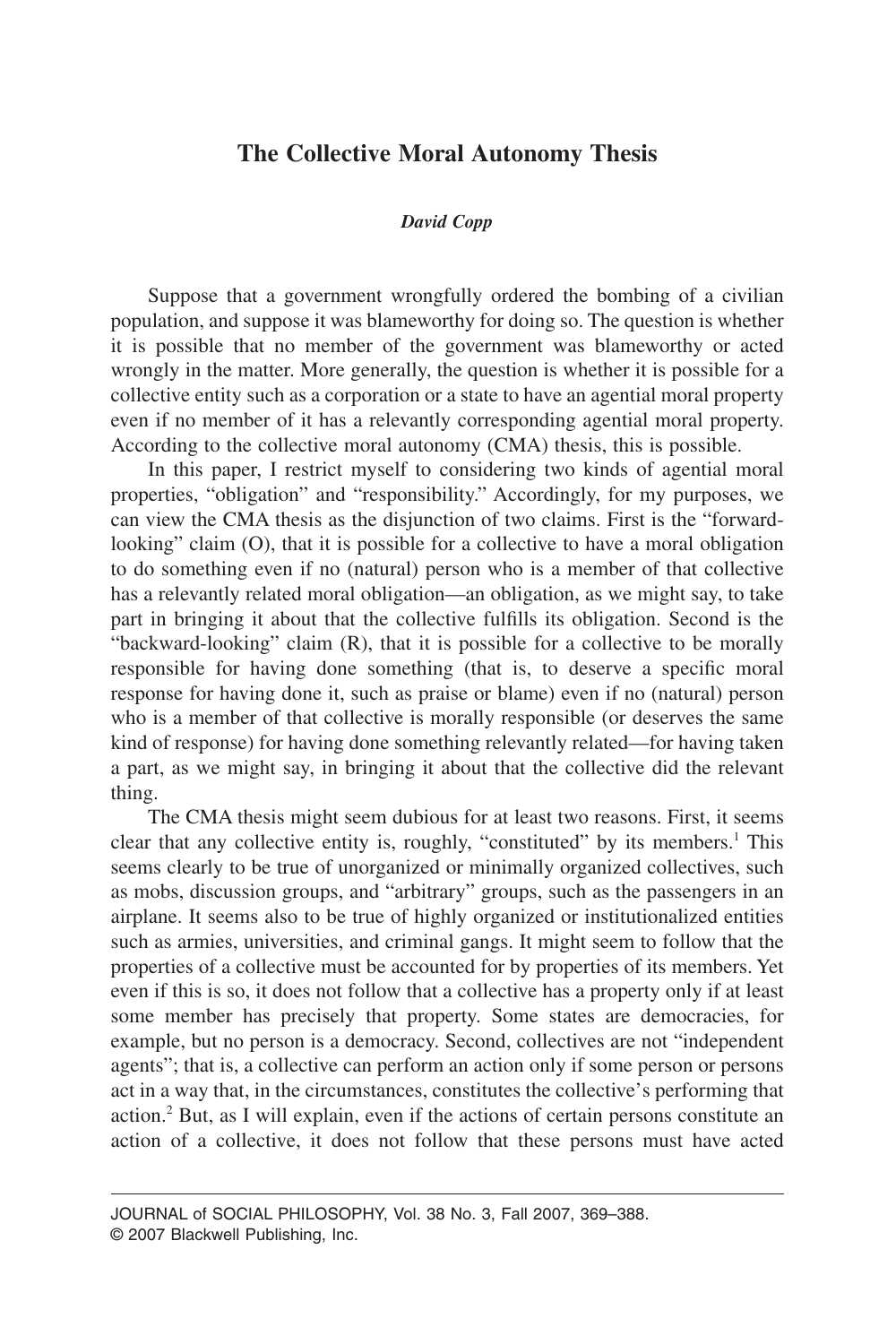wrongly if the collective did or be blameworthy if the collective is. It does not follow that the CMA thesis is false. $3$ 

The CMA thesis is the disjunction of claims O and R, and, as I will explain, each of these claims can also be viewed as a disjunction of several claims. I speak of these claims as "sub-theses" of O and R and hence as sub-theses of the CMA thesis. In section 1, I distinguish eight sub-theses and briefly present an argument for one of them. In section 2, I propose an argument for an additional five. In the central section of the paper, I discuss a series of examples that seem to support all but one of the sub-theses. In section 4, I discuss objections. My arguments are not decisive, but I believe they show that the CMA thesis cannot easily be dismissed. I conclude by cautioning against drawing naive political conclusions from my arguments.

#### **1. Eight Sub-theses**

To begin, I need to explain my terminology. I shall not distinguish among moral obligations, moral duties, and moral requirements, nor shall I distinguish between what a person is morally required to do and what she ought morally to do. I shall say that one has an obligation "all things considered" or "all-in" to do A just in case one has an obligation simpliciter to do A, all relevant moral considerations being taken into account. I stipulate that one has a "pro tanto" obligation to do A just in case there is a moral reason for one to do A where, in the absence of conflicting reasons, this reason would be sufficient to make it the case that one has an obligation all things considered to do  $A<sup>4</sup>$ . A pro tanto obligation may be outweighed by conflicting considerations.

I speak of an agent as "morally responsible" for having done A just when the agent deserves or is liable to an appropriate negative or positive moral response for having done A. For example, on the negative side, the appropriate response might be blame or a demand for compensation or for an apology, and, on the positive side, the appropriate response might be praise.<sup>5</sup> I stipulate that an agent is responsible "pro tanto" for having done A just in case there is a moral basis for holding the agent to be deserving of a negative or positive moral response of some kind for having done A, where, in the absence of a countervailing consideration, such as an excuse or justification, this reason would be sufficient to make it the case that the agent deserves the response all things considered. Accordingly, a person who has done something that is pro tanto wrong, and for which she is pro tanto blameworthy, might not have done something that is wrong all things considered, and she might not be blameworthy all things considered.

Both O and R have strong and weak versions on two different dimensions, a "stringency" dimension and a "modal" dimension. There are therefore four versions of each.

On the dimension of stringency, we can distinguish "all things considered" and "pro tanto" versions of both O and R. The all things considered or all-in version of O says it is possible for a collective to have an all-in moral obligation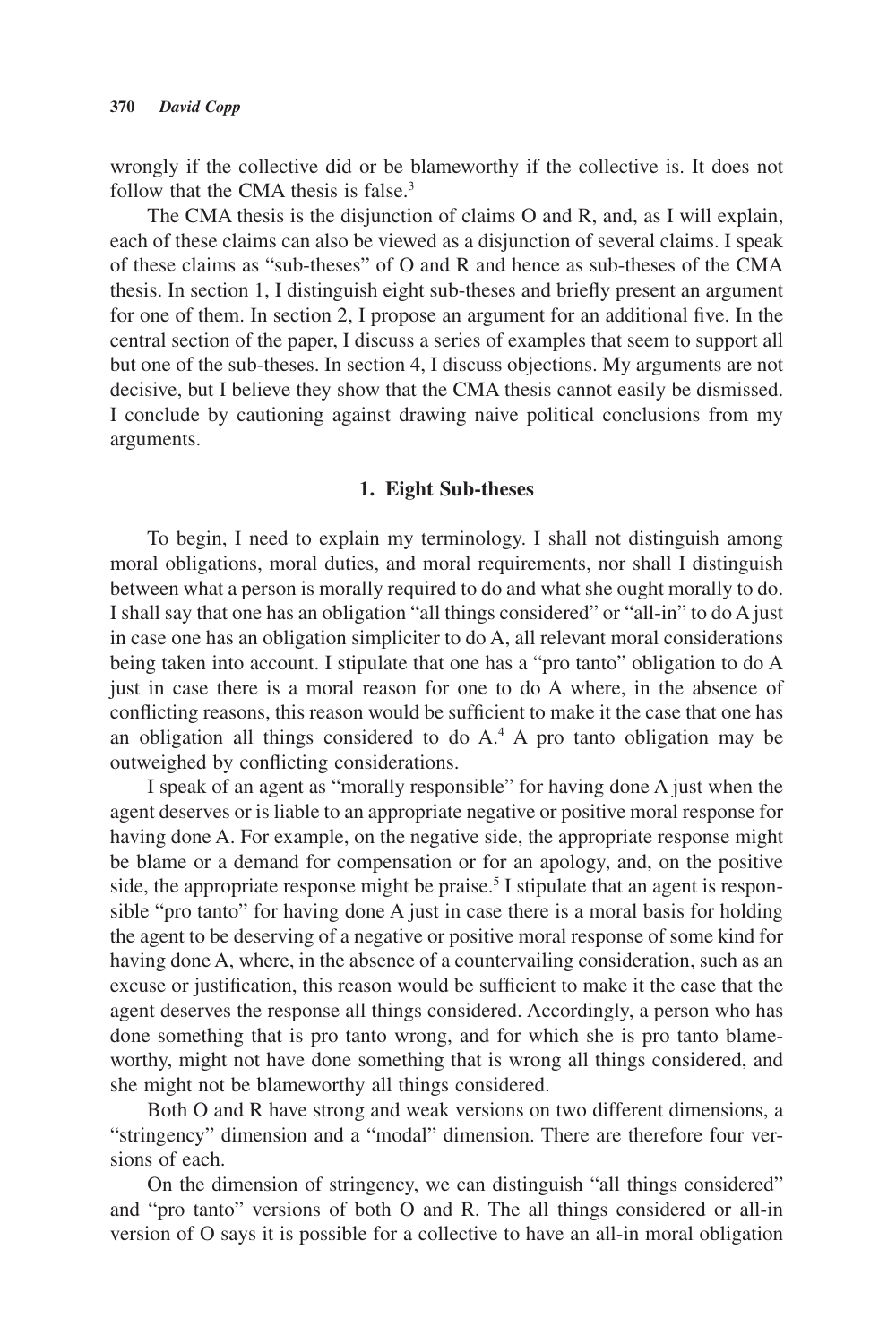even if no member has a relevantly related all-in moral obligation, and the corresponding version of R says it is possible for a collective to be all-in morally responsible for something even if no member is all-in morally responsible in the matter. The pro tanto versions say it is possible for a collective to have an all-in moral obligation even if no member has even a relevant pro tanto moral obligation, and it is possible for a collective to be all-in morally responsible for something even if no member is even pro tanto morally responsible.

Someone might accept the all things considered versions on the ground that the fact that a collective has a duty or bears moral responsibility all things considered does not rule out the possibility that its members have excuses or that countervailing moral considerations give them conflicting and overriding duties. Yet she might reject the corresponding pro tanto versions. For she might think that the fact that a collective has a duty or bears moral responsibility all things considered is itself a consideration that gives at least some members a pro tanto duty to do their part in bringing it about that the collective does its duty, and, if they fail, it gives them at least pro tanto responsibility in the matter. She might therefore insist that if a collective has an all-in moral obligation or if it is all-in morally responsible, then at least some member must have a related pro tanto moral obligation or be pro tanto morally responsible.

On the modal dimension, we can distinguish conceptual versions and substantive versions of both O and R. A substantive version says that the correct moral view allows the possibility of a collective's having an agential moral property even if no member has a relevantly corresponding agential moral property. Collective moral autonomy is "morally possible." A conceptual version says merely that it is conceptually possible or conceivable that a collective has an agential moral property even if no member has a relevantly corresponding agential moral property. That is, the negation of this thesis is not a conceptual truth.<sup>6</sup> Collective moral autonomy is "conceptually possible." To see the distinction I have in mind, notice that we may think that consequentialism is false, without thinking that it is conceptually false—without thinking that its negation is a conceptual truth.

I am taking the CMA thesis to be the disjunction of O, the thesis about obligation, with R, the thesis about responsibility. For each of these, we have now distinguished four sub-theses: the conceptual/all things considered thesis, the conceptual/pro tanto thesis, the substantive/all things considered thesis, and the substantive/pro tanto thesis. Accordingly, each of O and R can be viewed as the disjunction of four sub-theses. The CMA thesis is the disjunction of all eight:

- (O-C-all): It is conceptually possible for a collective to have an all-in moral obligation even if no member has a relevantly related all-in moral obligation.
- (O-C-PT): It is conceptually possible for a collective to have an all-in moral obligation even if no member has a relevantly related pro tanto moral obligation.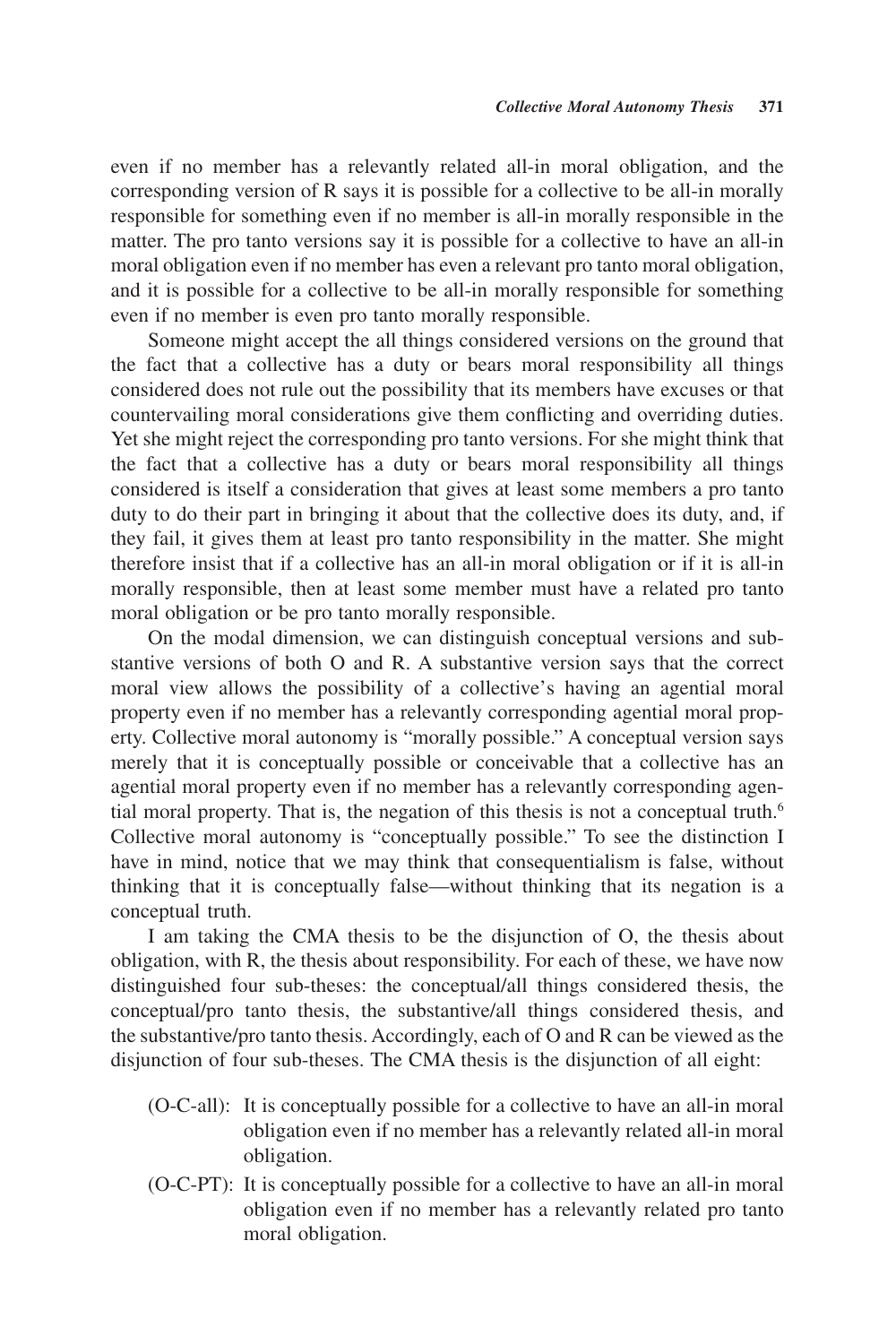- (O-S-all): It is morally possible for a collective to have an all-in moral obligation even if no member has a relevantly related all-in moral obligation.
- (O-S-PT): It is morally possible for a collective to have an all-in moral obligation even if no member has a relevantly related pro tanto moral obligation.
- (R-C-all): It is conceptually possible for a collective to be all-in morally liable to a moral response of a given kind for having done something even if no member is all-in morally liable to that kind of response for having done something relevantly related.
- (R-C-PT): It is conceptually possible for a collective to be all-in morally liable to a moral response of a given kind for having done something even if no member is pro tanto morally liable to that kind of response for having done something relevantly related.
- (R-S-all): It is morally possible for a collective to be all-in morally liable to a moral response of a given kind for having done something even if no member is all-in morally liable to that kind of response for having done something relevantly related.
- (R-S-PT): It is morally possible for a collective to be all-in morally liable to a moral response of a given kind for having done something even if no member is pro tanto morally liable to that kind of response for having done something relevantly related.

The following argument seems to support O-C-all. A simple consequentialist theory says that an agent has an all-in moral obligation not to do A just in case there is an alternative open to the agent that would have better consequences than doing A. Stipulate that E is a "consequence" of an agent's doing A just in case E would not have occurred if the agent had not done A. The combination of the consequentialist theory with this stipulation does not seem to be conceptually false. Imagine now that a state is at war and that it bombs an enemy city, and suppose that a certain bad upshot would not otherwise have occurred. It is possible, nevertheless, that there is no individual who did anything relevant such that the bad upshot would not have occurred if she had not done what she did; perhaps many people were ready and able to drop the bombs in place of the persons who actually did drop the bombs. In this case, given the above stipulation, the bad upshot is a "consequence" of the state's bombing the city, but it is not a "consequence" of any member's action. Hence, given this stipulation, our theory implies that even if the state had an all-in obligation not to bomb the city, no person need have had an all-in obligation to avoid the thing she did that contributed to the bombing. Given our stipulation, then, the theory implies that it is possible for a collective to have an all-in obligation even if no member has a relevantly related all-in obligation. Hence, if the conjunction of this consequentialist theory with our stipulation is not conceptually false, then O-C-all is true,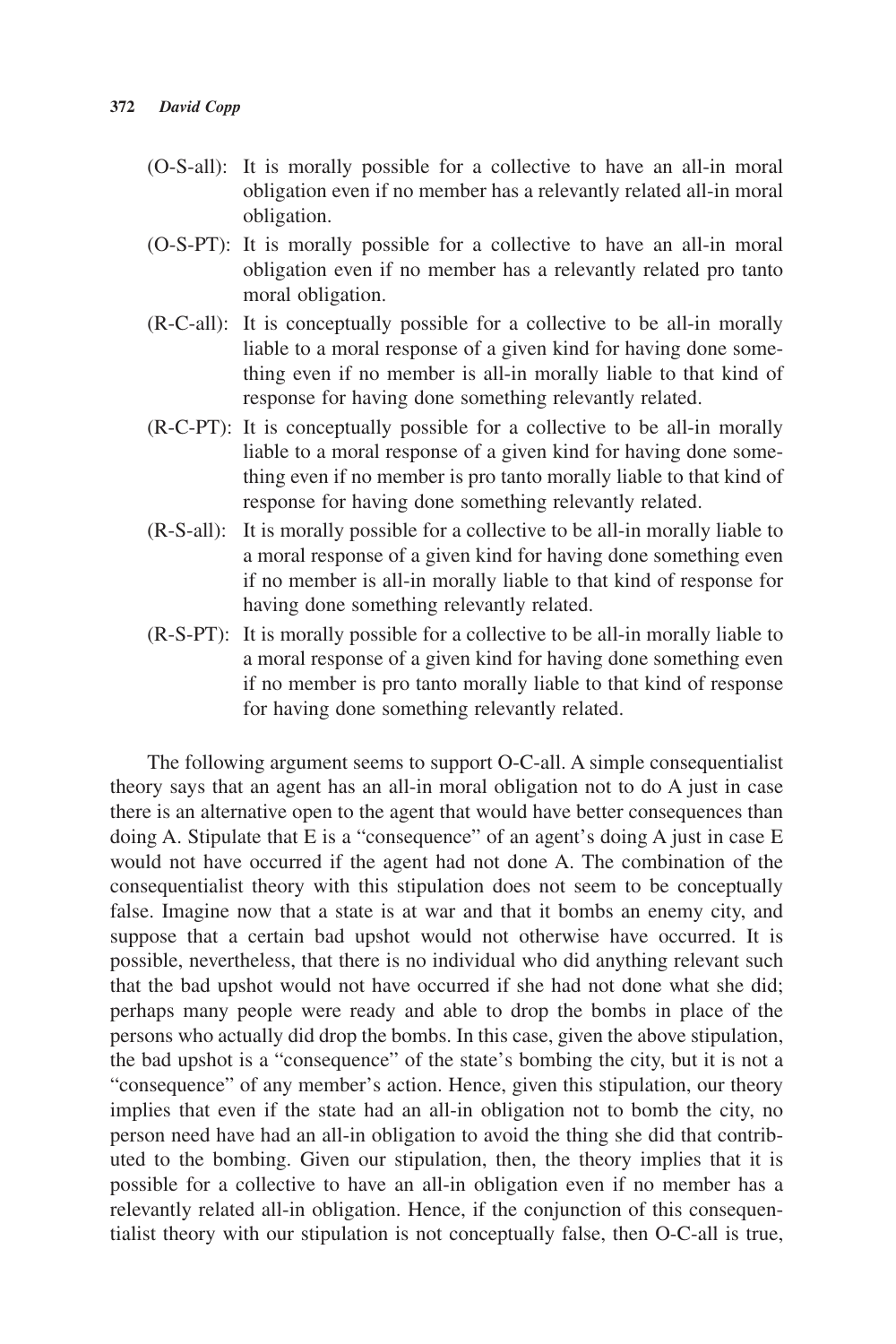and since O-C-all is one disjunct of the CMA thesis as I understand it, it appears that the CMA thesis is true.

In what follows, I shall argue for the plausibility of all four conceptual theses as well as three of the substantive theses. One of the substantive theses, O-S-PT, strikes me as false, and I shall present an argument to undermine it.

### **2. An Argument for Six Sub-theses**

It is intuitively plausible that collectives can have duties and that they can bear responsibility when they fail to fulfill their duties. A corporation ought to treat its employees fairly. A country ought not to wage aggressive or preemptive war. The members of a collective also have duties, of course, including pro tanto duties to do their part as appropriate in bringing it about that the collectives they belong to meet their duties. But members of a collective also have duties arising from their personal situations, including family duties. Such personal duties could conflict with, or get in the way of a person's fulfilling, her duties as a member of a collective. Hence there can be situations in which the duties of a collective are simple, but in which a person who is in an official position in the collective has complex personal duties that get in the way of her fulfilling her duty to do her part in bringing it about that the collective meets its duties. Or the person might have excuses for doing what she does that stem from her personal situation, excuses of a kind that are not available to the collective. Given this, we should not be surprised by cases in which a collective has agential moral properties that differ from those of its members.

A collective and the individual persons who are its members are distinct agents and can face different moral situations. In a case in which the moral situation of a collective is simple and one-dimensional, its members might face a variety of conflicting obligations. Any given member of a collective that has an all-in obligation in a situation might have an overriding obligation that conflicts with any obligation he has to contribute to the collective's fulfilling its obligation. In the absence of a reason to think that this could not be the case for all members, it appears possible that no member has an all-in duty to contribute to the collective's fulfilling its duty. Similarly, any given member of a collective that is liable to blame or to some other negative moral response in a situation might be able to excuse or to justify his failing to contribute to the collective's doing its duty in the situation. He might have an excuse that is not available to the collective or he might have had an obligation that conflicted with and overrode any obligation he had to contribute to the collective's fulfilling its obligation. In the absence of a reason to think that this could not be the case for all members, it appears possible that no member is all-in blameworthy even though the collective is all-in blameworthy. It appears, then, that it could be that no member has an all-in obligation to contribute to a collective's fulfilling its all-in obligation in a situation and that no member is all-in blameworthy for what he did in a situation in which a collective is all-in blameworthy.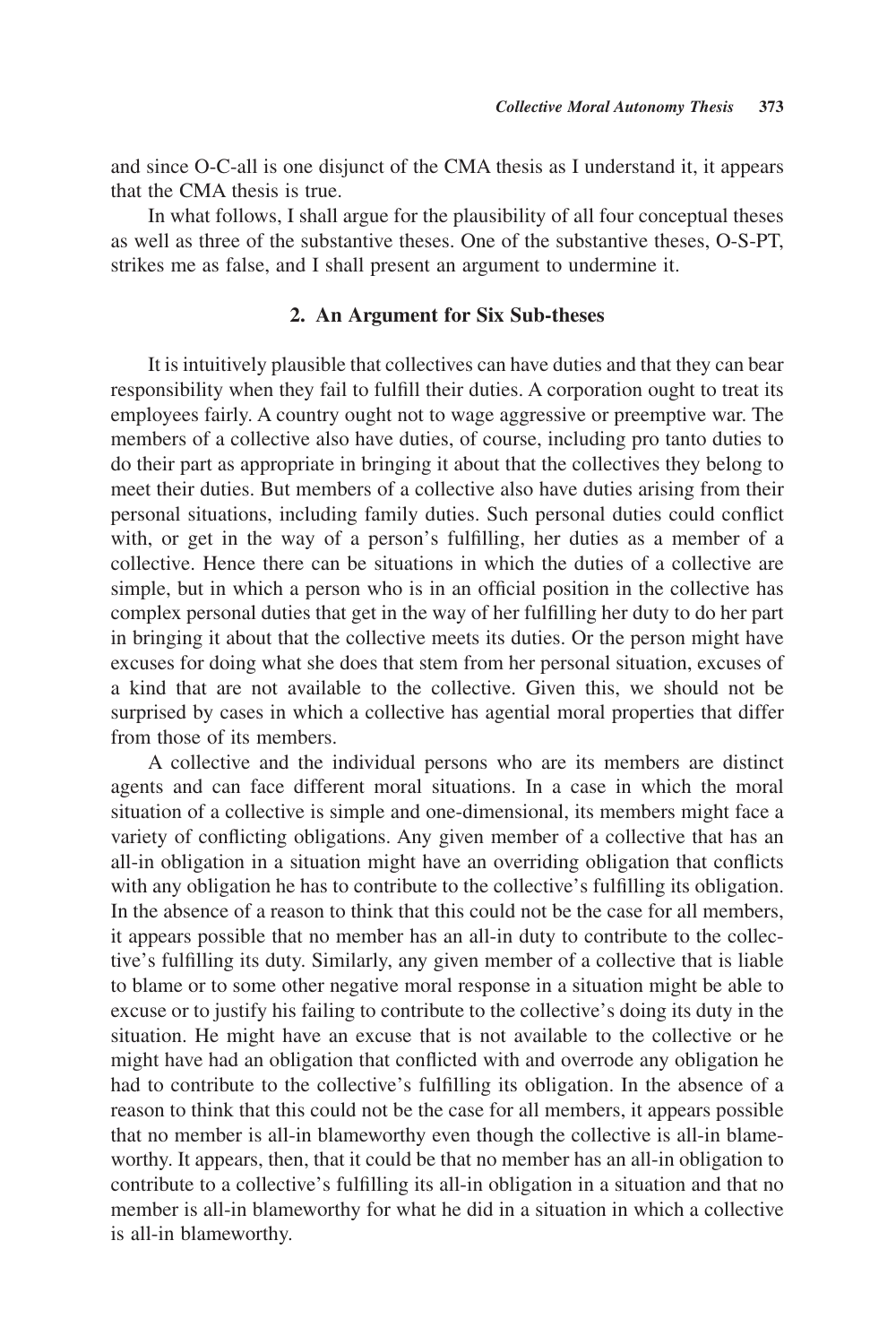This argument supports O-C-all, O-S-all, R-C-all, and R-S-all, the conceptual and substantive versions of the all-in sub-theses about both obligation and responsibility. It does not support the pro tanto versions of the theses. For nothing in the argument undermines the claim that if a collective has a duty, this is itself a moral consideration that gives at least some members a pro tanto duty to do their part in bringing it about that the collective does its duty, and if the collective fails to do its duty and is blameworthy, this is itself a consideration in light of which those who failed to do their part are at least pro tanto blameworthy in the matter. Call this claim the "transfer doctrine." The argument does not undermine the transfer doctrine. If the transfer doctrine is either a conceptual truth or a substantive moral truth, we must reject the corresponding pro tanto sub-theses, for it will not be possible that a collective has an all-in duty or that it is all-in blameworthy unless some members have at least a relevant pro tanto duty or are pro tanto blameworthy.

The transfer doctrine does not strike me as a conceptual truth, however. I think that a person could grasp the doctrine, consider it carefully, yet coherently deny it. A person with a highly individualistic moral view might deny that the duties and responsibilities people assume when they take roles in collectives have any moral significance. Such a position appears to be coherent. If it is, then the conceptual pro tanto doctrines O-C-PT and R-C-PT might be correct.

Yet even if the transfer doctrine is not a conceptual truth, it does seem substantively plausible. A person in a given role in an institution may thereby have the authority to act on behalf of the collective, or otherwise to contribute to the collective's doing something. If a person has voluntarily accepted such a role in a collective and if she has the authority to contribute to the collective's doing its moral duty, it seems plausible that she has a pro tanto duty to do so. And it seems as well that a person in such a role will be pro tanto blameworthy if she fails to act in accord with her pro tanto duties. Of course there are cases in which a person does not voluntarily accept her role in a collective and cases in which a collective is not organized in a way that involves assigning roles to members. Even in these cases, I am inclined to say that if a person can play a part in bringing it about that a collective of which she is a member meets a duty, she has a pro tanto duty to do so; it may also be the case that she would be pro tanto blameworthy if she did not. Perhaps, then, we should reject both O-S-PT and R-S-PT, the substantive subtheses about pro tanto obligation and responsibility.

As we shall see, one of the examples that we will consider in the next section seems to support R-S-PT. This leaves the substantive sub-thesis about pro tanto obligation, or O-S-PT, which I am inclined to reject.

I hold in general that people have moral reason to assist others to meet their duties. If a neighbor has a moral duty to do something, and if I can help, I have a moral reason to assist, and this means that I have a pro tanto duty to assist. It follows that people have a pro tanto duty to do their part in bringing it about that collectives to which they belong meet their duties. It may be that this duty is easily overridden, but it is there.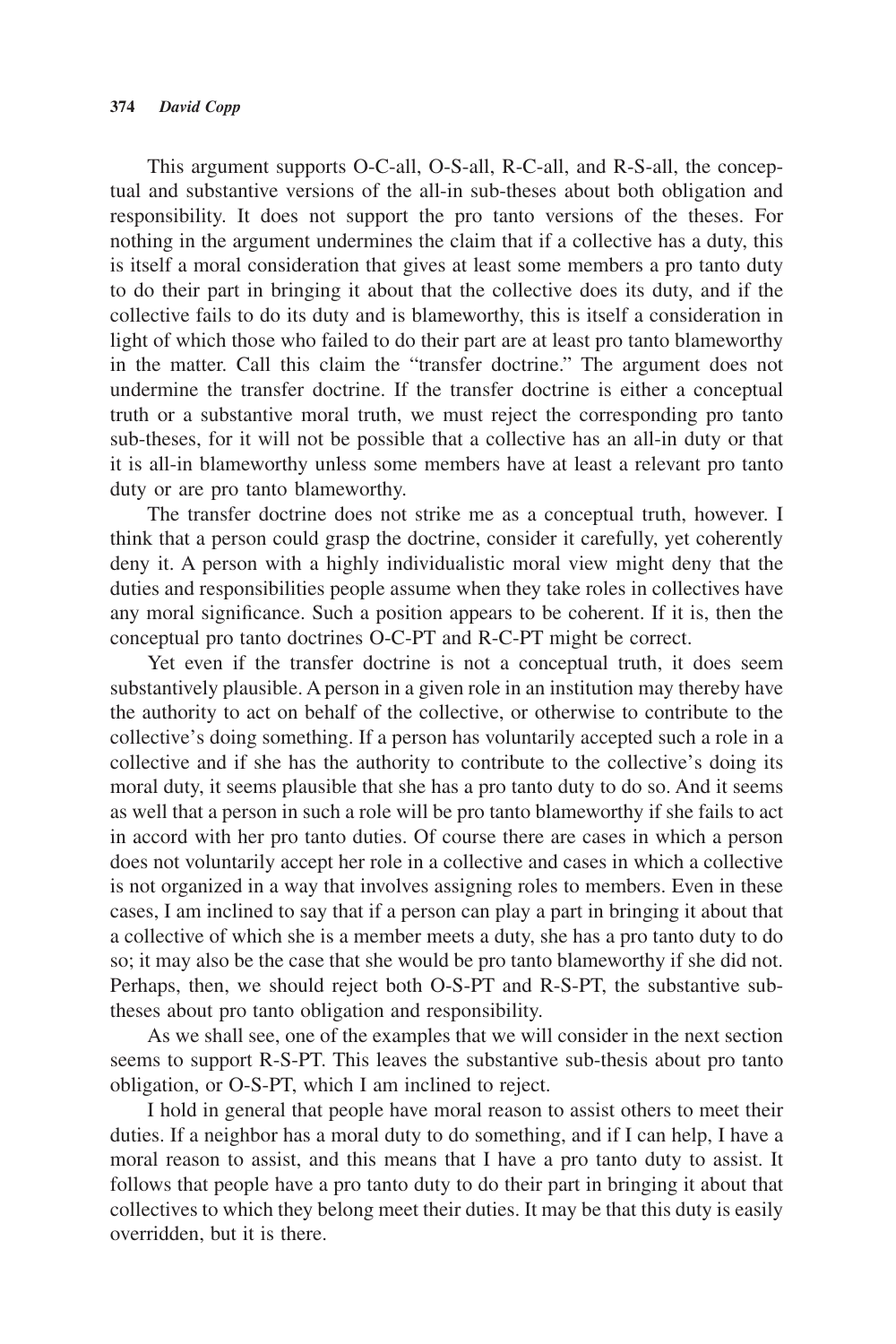In the end, therefore, I find it plausible to accept all of the CMA theses with the exception of O-S-PT: when a collective has an all-in duty, some members have at least a pro tanto duty to do their part in bringing it about that the collective meets its duty.

### **3. Examples**

### *3.1 The Kidnapping: The Prime Minister*

I begin with an example that supports R-C-all and R-S-all—the sub-theses about all-in responsibility. In the next subsection, I modify the example so that it supports O-C-all and O-S-all—the sub-theses about all-in obligation.

Suppose a person is taken hostage by an outlaw group. The kidnappers threaten to kill the hostage unless the government releases a certain prisoner. Suppose the circumstances are such that, all things considered, the government ought not to release the prisoner. The prisoner is dangerous. But more important, let us suppose, there is a danger that if the government acceded to the demand of these outlaws, other groups would adopt similar tactics. It would be best for the government to stand up to the kidnappers in this first case to avoid giving outlaw groups the idea that it can easily be manipulated by threats of various kinds. For this reason, let us say, all things considered the government ought not to release the prisoner. If it does release the prisoner, and if it does not have an exculpating excuse, it is blameworthy for doing so.

Under the circumstances, let us suppose, only the Prime Minister (PM) can authorize the release of the prisoner. If she signs an official order, and if the prisoner is released in accord with the order, the government will have released the prisoner. In this case, it seems plausible that the PM has an obligation not to sign the order. If she does sign, and if she lacks an excuse, she will be blameworthy. As I shall explain, however, it is possible for her to have an excuse without the government's having an excuse. Because of this, it is possible for the government to be all-in blameworthy for releasing the prisoner even though the PM is not all-in blameworthy for signing the order.

Suppose it is the PM who is the hostage and whose life is threatened by the kidnappers. The kidnappers are in her office and are holding a gun to her head. The PM realizes that her predicament is not known and that she will not be rescued. In this situation, the balance of considerations still is such that the PM ought not to sign the release order, it seems to me, and it remains true that the government ought not to release the prisoner. The fact that a powerful citizen is threatened with death does not permit the prisoner's release. But suppose that the PM does sign the order, acting in self-defense. A person can at least sometimes be excused for acting wrongly in order to save his own life. The fact that one feared for one's life is a powerful exculpating excuse in all but the most extreme circumstances.7 The situation I have imagined is not so extreme that this excuse is not available to the PM. The prisoner is not that dangerous, I say, and the risk is not that great. It seems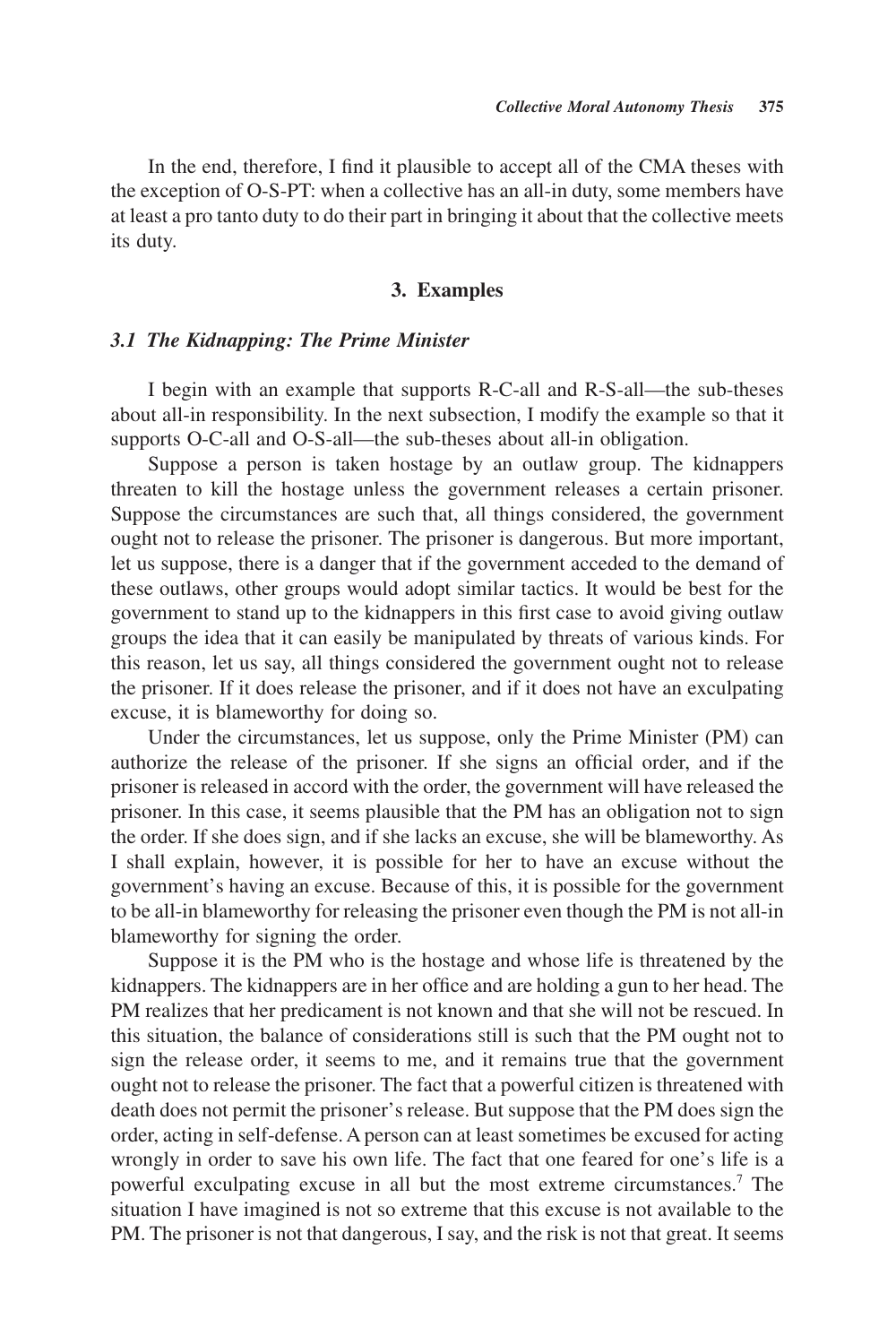then that she has the excuse that she acted in self-defense. But the government cannot claim that it acted in self-defense. The government will continue to exist even if the PM is killed. Apparently, then, in the circumstances I have imagined, the PM is not all-in blameworthy for signing the order, since she acted in selfdefense, but the government is blameworthy, for it lacks an adequate excuse.

One might object that the government has the excuse that it acted to save the life of one of its members. But even if we grant that this is an excuse, it is different from the PM's excuse that she feared for her life. Since the excuses are different, they might well have different force, so there is no reason to suppose that the government's excuse would be exculpating in every case in which the PM's excuse would be exculpating. I think, moreover, that we should not grant that the government had an excuse. The government would have had no excuse if some other powerful person had been the hostage, and the fact that the hostage is the PM does not change matters relevantly. We expect a government not to let itself be overwhelmed by fear and we expect it not to act out of favoritism to protect its members. Individual persons are in a different position. We excuse individual persons when they act out of well-grounded fear for their own lives. If the PM had chosen to let herself be killed rather than sign the release order, we would have viewed her as heroic. This reflects the fact that we would not blame her for acting to save her life. We do not blame people for failing to act heroically.

## *3.2 The Kidnapping: The Prime Minister's Daughter*

Let us now modify the example so that it illustrates the possibility of a collective's having an all-in obligation even though no individual person has an all-in obligation to do his part in bringing it about that the collective fulfills its obligation. Suppose that the situation is just as I described it in the preceding subsection except that it is the PM's infant daughter who has been kidnapped and is threatened with death unless the government releases the prisoner.

No one but the PM knows about the kidnapping and the child cannot be rescued. The balance of considerations still is such that the government ought not to release the prisoner. It is a difficult case since the hostage is a child, but let us suppose that, despite this, the government still ought not to release the prisoner. The PM is in a different position from the government's, however, because the child is her daughter; obviously the child is not the government's daughter. The PM has an obligation toward her children that she does not have toward other citizens. For her, then, let us say, the balance of considerations permits her to do what she can to rescue her daughter. In certain cases, and with certain prisoners, the obligation she has toward her daughter would be overridden by her duty not to sign. But in this case it is not. She signs the order and the government releases the prisoner. In this case, the government has violated an all-in obligation not to release the prisoner. However, neither the PM nor any other individual has violated an all-in obligation.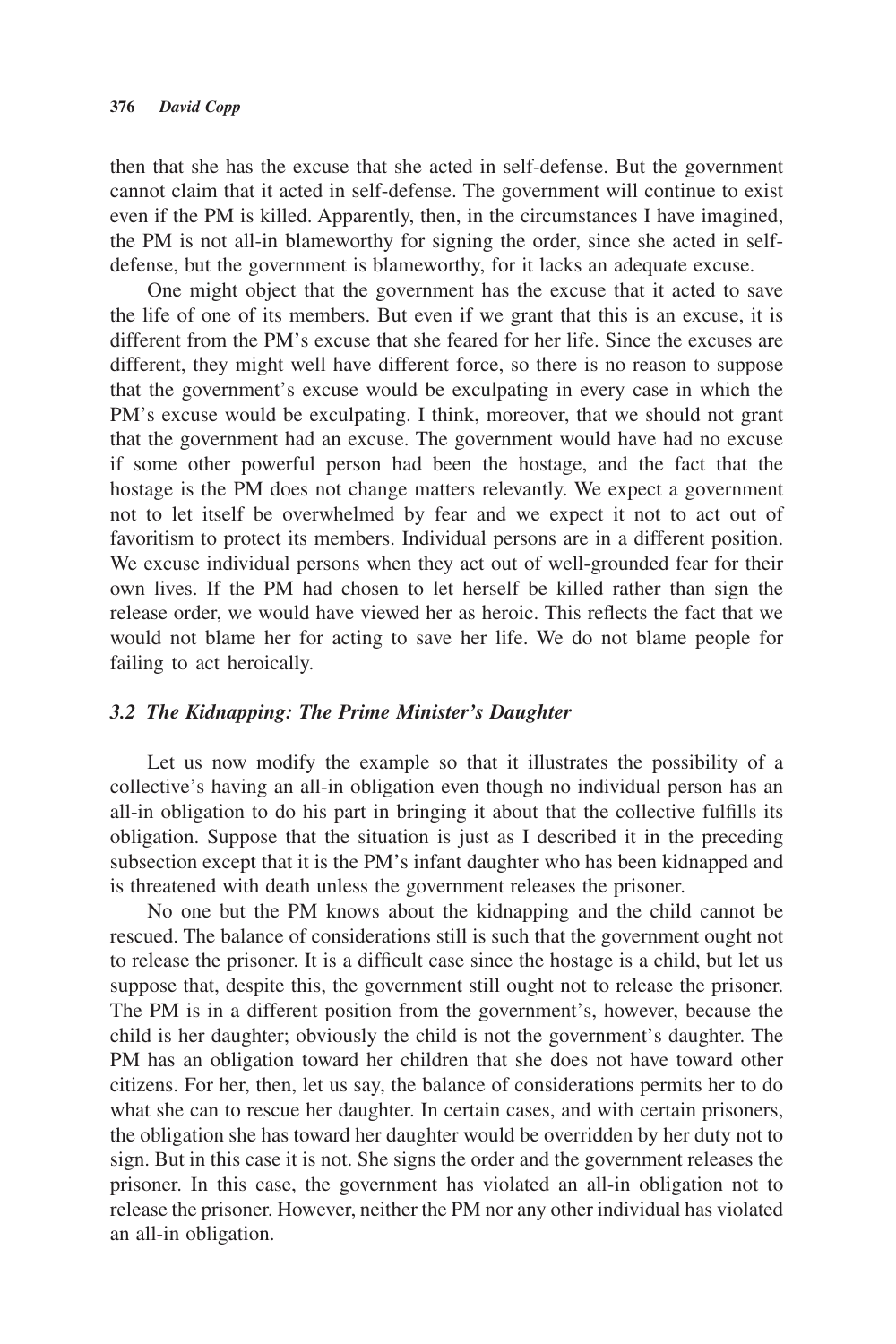One might think that there must have been certain officials who carried out the PM's release order. Even though they knew nothing about the kidnapping, one might think that objectively they had an obligation not to carry out the order since objectively the government had an obligation not to release the prisoner. The PM's order was a legal order, however, and it is plausible that officials in a morally sound state have an objective duty to carry out orders that are legally given to them except in extraordinary circumstances of a much more serious nature than are involved in the kidnapping case. So it seems to me plausible that the officials did not have an *all-in* duty not to carry out the order. In any event, to avoid this objection, let me stipulate that the PM has the ability to release the prisoner without depending on the cooperation of any officials.

One might object that the PM has an obligation not to take into account the special relationship she has to members of her family in deciding what to do in her official capacity.Yet in some cases an official's duty to his family may override his official duties. For example, a PM might rightly think that her duty to attend a family funeral outweighs her official duty to meet a visiting dignitary. There is no reason to think that in a case of the kind I have imagined the PM's duty to her daughter could not override her duty not to release the prisoner.

It seems to me that the kidnapping examples support the idea that it is conceptually possible for a collective to be blameworthy all-in for something even if no member is blameworthy all-in for the role she played in the matter, and that it is also conceptually possible for a collective to have an all-in duty even if no member has an all-in duty in the matter. That is, the examples support R-C-all and O-C-all. It also seems to me that the examples support R-S-all and O-S-all. That is, it seems plausible that the government ought not to release the prisoner. And, in the first example, it seems plausible that the PM is excused because she acted in self-defense, and, in the second example, it seems plausible that her duty to her daughter overrides her duty not to release the prisoner. In the next subsection, I provide another example that seems to support R-C-all and R-S-all. In the final subsection I propose an example that, if I am correct, supports all of the doctrines except the substantive pro tanto thesis about obligation, O-S-PT.

# *3.3 The Prison Board*

Suppose that Bob, Carol, Ted, and Alice are the members of the Board of Governors of the state prison. A month ago, the Board voted against strengthening security procedures at the prison, and it is now being blamed for this decision in light of bloodshed resulting from a recent attempted escape. The Governor of the prison had been worried and had asked the Board to authorize new expenditures to strengthen security. The Board's staff had supported the Governor's request and had made available to the Board extensive research that strongly supported the need to increase funding. This information had been available to the Board for several weeks before Carol brought forward a motion calling for the new expenditures on security. Despite the strong representations of the staff, the Governor,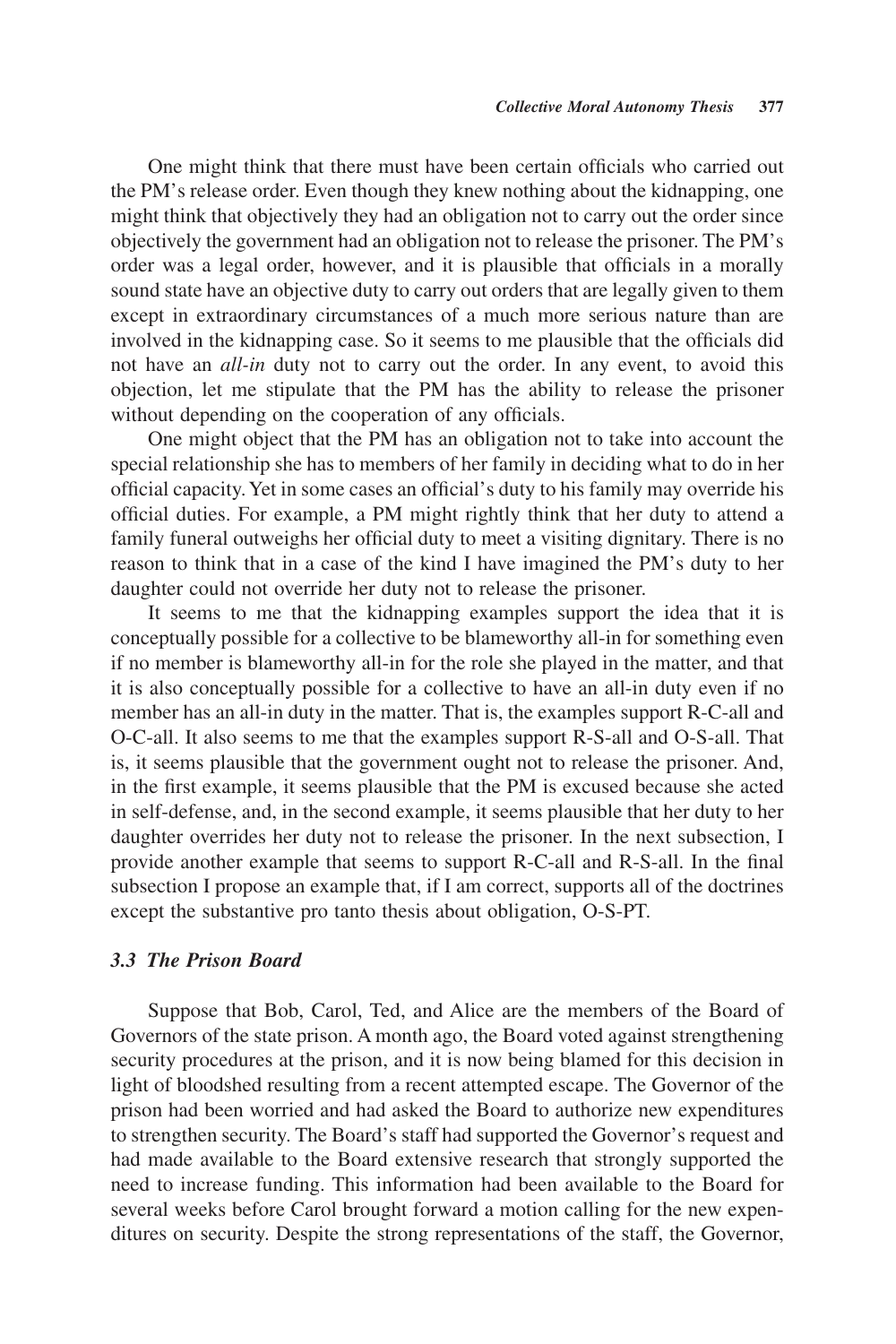and Carol, the Board voted the motion down. If the expenditures had been authorized, the Governor would have made the improvements in security well in advance of the escape attempt. This is why the Board is being blamed for its decision.

It would be unreasonable to blame Carol since she brought forward the motion to increase the funding, she argued for the motion, and she voted for it. Bob missed the meeting. He had a very good excuse, since he was out of town dealing with a family emergency. Alice voted against the motion, but she had an excuse for doing so. She and Ted agree on most issues, and there are too many difficult issues that come before the Board for both of them to do thorough research on every issue. They have a standing agreement to take turns doing the necessary research, and it was Ted's turn to do the research. Alice voted against the motion, seeing that Ted was also voting against it, and believing that Ted had done the research needed to make a reasonable decision. She believed on good grounds that she and Ted would have agreed if both were to have done the research, and she would have supported Carol's motion if she had done the research herself. But, under the circumstances, she cannot reasonably be blamed for voting against the motion.

As I described the case, it seems reasonable all things considered to hold the Board to be blameworthy, but all things considered three of the four Board members are not blameworthy. The question is whether it follows that Ted is blameworthy. Suppose we learn that Ted had an excuse. Would accepting his excuse as freeing him from blame entail that the Board also had an excuse that excused it from blame? Or could it be instead that although the Board is all-in blameworthy, no member is all-in blameworthy?

Suppose that Ted has been under enormous stress because of serious illness in his family and as a result he has been unable to sleep. Given his exhaustion, he mis-remembered whose turn it was. He believed it was Alice's turn. When the time came to vote, he was confused as a result of his exhaustion, and he thought that Alice was signaling him to vote against the motion. Since she did vote against the motion, he thought he was doing the right thing in voting against it. He would have supported Carol's motion if he had done the necessary research. In this case, it seems to me that Ted is not blameworthy for voting against the motion. It also seems, however, that it would be a mistake to absolve the Board from blame for the decision.

One might object that Ted's excuse is not sufficient to remove all blame. But then we can imagine a case where his excuse is even stronger. Or one might object that if the members of the Board are not blameworthy, the Board cannot be blameworthy. However, this objection would be question-begging. One might object instead that if the members are not all-in blameworthy, this by itself excuses the Board from blame. This, however, is not a familiar kind of excuse and one might wonder why we should accept it. It would be question-begging in this context to insist there is such an excuse. One might argue that it would be wrong to blame the Board because doing so would harm the members' reputations. But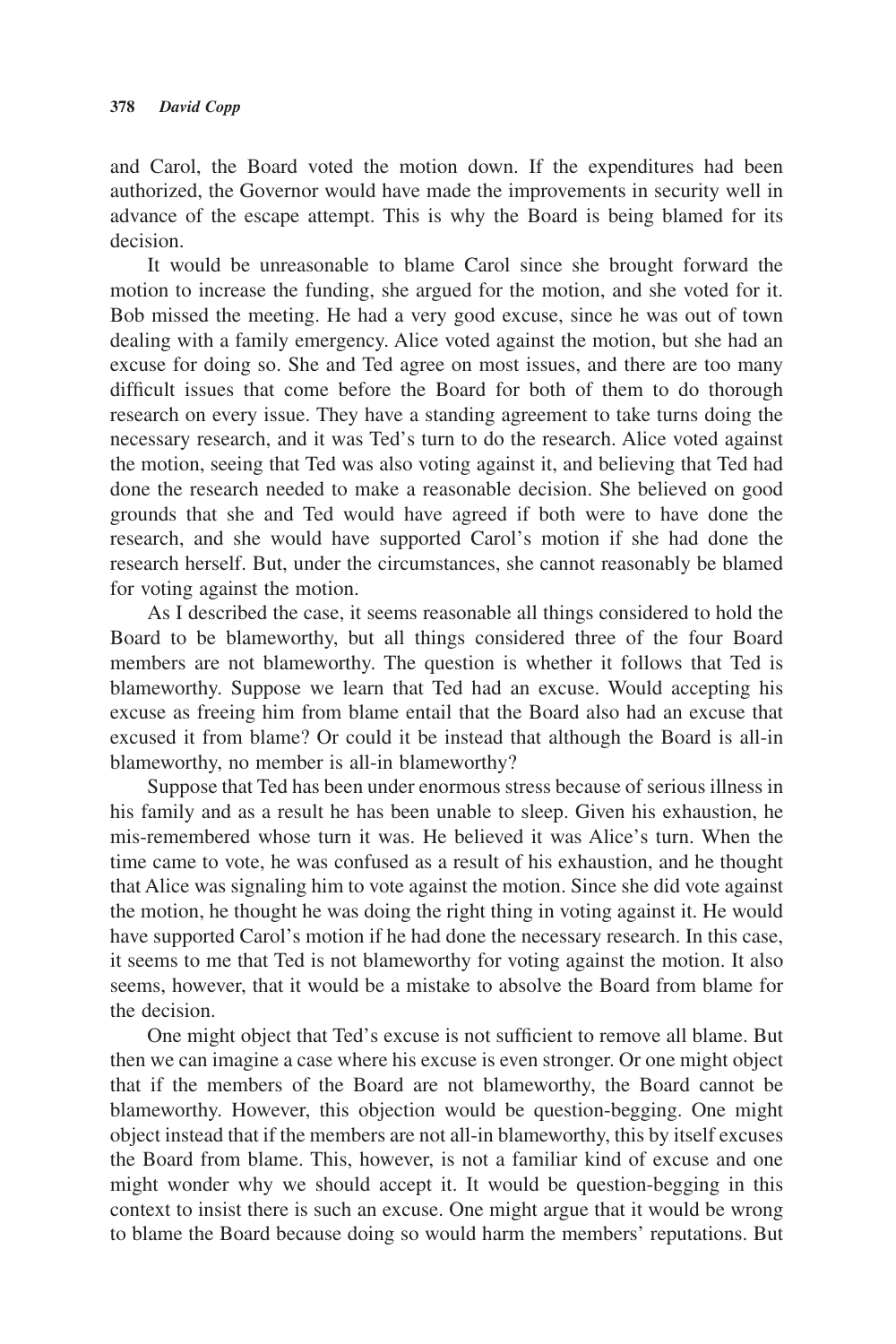it does not follow that the Board is not blameworthy. Blaming someone can sometimes affect other people unfairly, and because of this it may be wrong to blame someone even if he is blameworthy.

I think the example supports R-C-all for I think it shows it is conceptually possible that the members of the Board are not all-in blameworthy even if the Board is all-in blameworthy. To reject R-C-all, one would have to claim that my example and all similar examples are ruled out on conceptual grounds. One would have to claim that all such cases are conceptually incoherent. One would need an argument against the conceivability of the case, not merely an argument that the case is morally implausible.

I also think that the example supports the substantive thesis R-S-all, for I think the example is morally plausible. I think that the Board is appropriately blamed, all things considered. Moreover, it seems to me that (in a well-constructed example of this kind, even if not in the example precisely as I have described it) the individual members of the Board have excuses and do not deserve blame, all things considered. They do not need to resign in shame, for example. To be sure, it would be appropriate for each of them to feel bad about the Board's decision. The reason for this is that they are members of the Board, and the Board made a decision for which it is blameworthy. Given Ted's role in events, it would be especially appropriate for Ted to feel bad. Assuming, moreover, that Ted and the others remain on the Board, each of them ought to accept responsibility for dealing with the security problem in the future. That is, they have a "roleresponsibility" that they must accept, assuming they keep their roles.<sup>8</sup> Nevertheless, as I have described the case, they are not blameworthy.

# *3.4 The Tenure Committee*

My final example builds on a case that Christian List has used to illustrate the so-called discursive dilemma.<sup>9</sup> Suppose that a university's standard for tenure says that excellence in the three areas of research, teaching, and service is necessary and sufficient for tenure. The university's policy provides for a three-member committee. The committee is required to vote on a candidate's qualifications in each of the three areas before voting on the overall question of whether to grant tenure. It is required to inform candidates of its decisions as they are taken, but without revealing how the members voted. The policy stipulates that decisions taken by the committee are final and constitute decisions of the university.

In the case of Mr. Borderline, in each of three areas, a majority of the committee votes that he has achieved the required standard of excellence. The members are A, B, and C, and the votes are as follows: A and B vote in favor of Borderline in the area of research but C votes against; B and C vote in favor in the area of teaching but A votes against; A and C vote in favor in the area of service but B votes against. All three then vote against awarding tenure to Borderline because all three think that he has failed to achieve excellence in all three areas. These decisions of the committee constitute decisions of the university, so the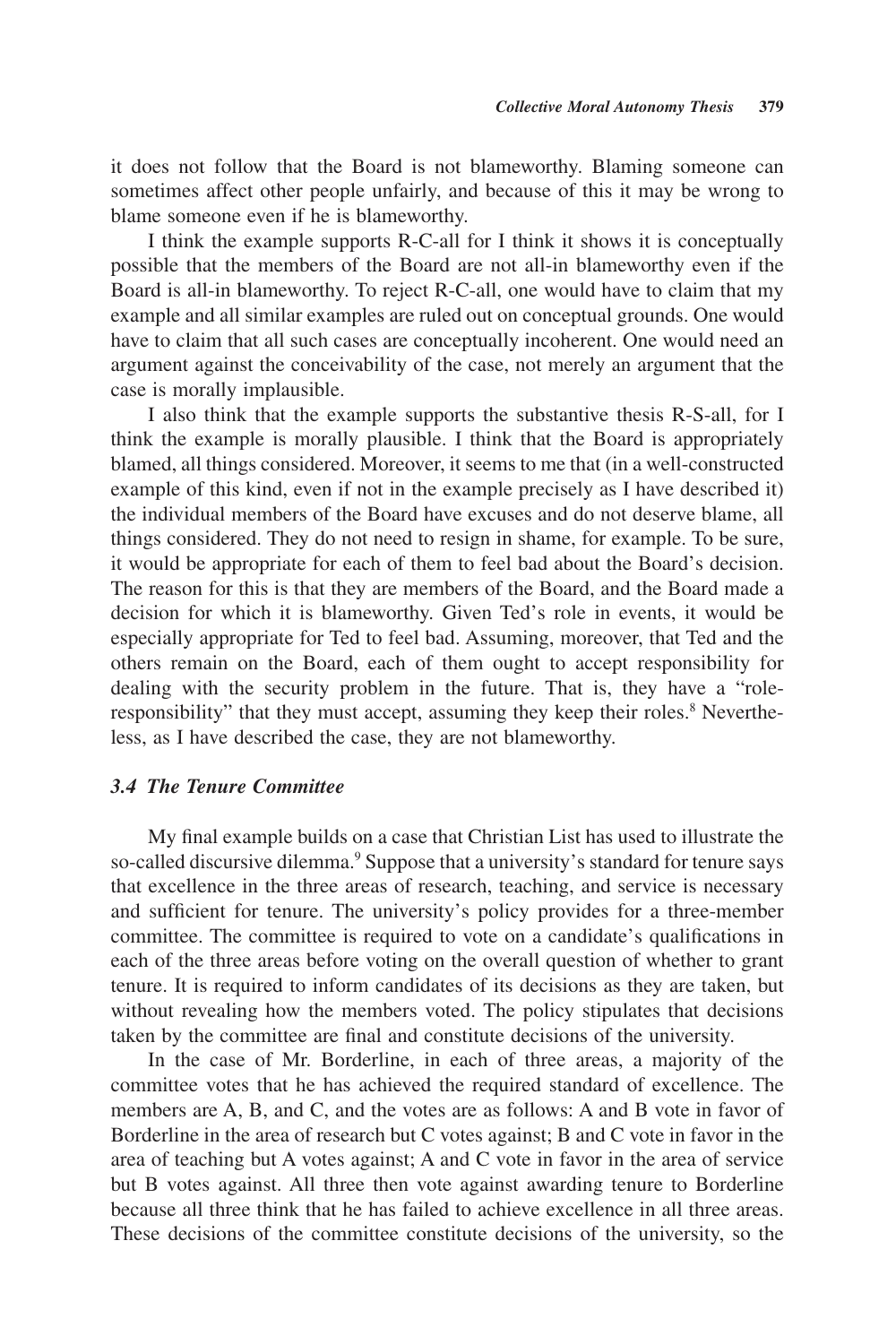university thereby denies tenure to Borderline despite having decided that he had achieved excellence in all three areas. The university's decision to deny tenure to Borderline therefore violates its own standard for tenure. Because of this, the university's decision was unfair to Borderline. It frustrated his legitimate expectation that the university would comply with its own standards. It was also unfair because he was told of the committee's decisions in the three areas, and this gave him a reasonable expectation that the committee would decide in favor of tenure. Despite this, however, each member of the committee voted in accord with the university's rules and standards, and no member decided or voted in a morally problematic way. Moreover, we can assume that each member reasonably believed that the university's standard for tenure was appropriate. Each believed that a candidate deserves tenure if and only if she has achieved excellence in all three areas. Each voted in a principled way. Each reasonably believed that the result was the right one.

It seems plausible in this case, however, that Borderline was treated unfairly and that the university is all-in blameworthy or liable to a negative response. It is liable at least to apologize to Borderline and perhaps to compensate him. But I think that no member of the committee acted unfairly and that no member is blameworthy; no member owes Borderline an apology and no member is liable to compensate him. Perhaps they ought to feel bad about what happened, but this is a different matter.<sup>10</sup> It seems to me that they are not even pro tanto blameworthy. There is no moral charge against them that they need to answer by presenting an excuse. They acted reasonably and in accord with their duties as members of the committee and their individual votes were fair and accurately reflected their judgments about Borderline's deserts.

To be sure, the university could have had different procedures. It could have required tenure to be decided by a single vote on the tenure issue while prohibiting separate votes on candidates' achievements in the three areas. It also could have required that the decisions of tenure committees be confidential, except of course for the final decision. Given that the university could have had different rules, one might think that someone must be blameworthy for the faultiness of the rules it actually had.<sup>11</sup>

Let me therefore stipulate that the university is an ancient one, that it has had these rules for two hundred years, and that it has never before faced a problem of the kind that arose in Borderline's case. Let me also stipulate that the Borderline case arose long before paradoxes and problems of voting procedures came to be widely known and to be studied in universities. Given these stipulations, and given the familiar technical problems in designing voting procedures, $12$  it would be unreasonable to hold that someone in the university must be blameworthy for the faultiness of the university's rules. Moreover, the issue is whether someone was blameworthy for the unfairness of the decision in Borderline's case, not whether someone was blameworthy for the faultiness of the rules. A successful objection must show either that the university was not blameworthy for the decision or that some person was blameworthy for his role in that decision.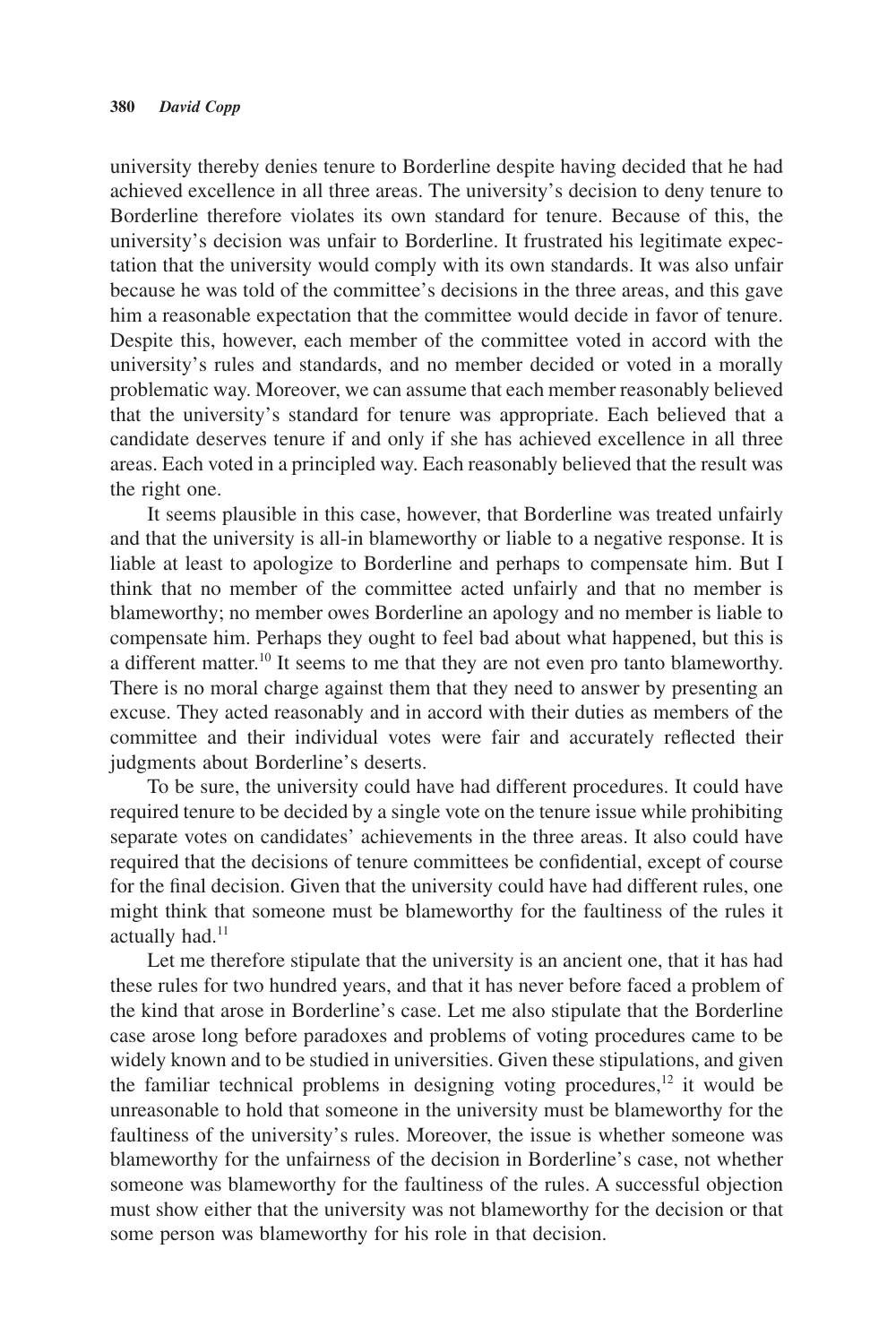To me it seems plausible that the university was blameworthy for the decision or at least liable to apologize or to compensate Borderline even though no person was blameworthy in the matter or liable to apologize or to compensate Borderline. Accordingly, I think the example supports both of the substantive theses about responsibility, R-S-all and R-S-PT. It therefore also supports the corresponding conceptual theses, R-C-all and R-C-PT. To argue against the conceptual theses, one would have to argue that the case as I described it is not even conceptually possible. One would have to argue that the example is incoherent. It would not do to argue on moral grounds that the university had an excuse or that if we look far enough we will find some individual who is blameworthy. Indeed, the fact that a moral argument can be given for the claim that the university was all-in blameworthy although no individual was even pro tanto blameworthy, and the fact that this argument can intelligibly be debated, are some reason to think it is at least *conceptually* possible for the university to be all-in blameworthy even if no individual is even pro tanto blameworthy. This is reason to accept R-C-all as well as R-C-PT.

I think in addition that the example supports the all-in doctrines about obligation, O-C-all and O-S-all. For it is plausible, it seems to me that, given its standards for tenure, and given that the tenure committee decided in favor of Borderline in the three required areas, the university had an all-in obligation not to deny tenure to Borderline. Yet none of the members of the committee had an all-in obligation to vote in favor of tenure since each reasonably believed that Borderline had failed to achieve excellence in all three areas and since each reasonably believed that the university's standard for tenure was appropriate. To vote in favor of tenure, each of them would have had to vote to award tenure to someone they believed did not deserve it. Their vote would also have been in violation of the university's procedures.<sup>13</sup> Hence it is plausible that although the university had an all-in obligation not to deny tenure to Borderline, each member of the committee was at least permitted, all-in, to vote against tenure—even though their unanimous vote constituted the university's deciding against tenure and thereby constituted its violating its obligation. The university had an all-in obligation even though no member had the relevant corresponding all-in obligation.

I think, finally, that the example supports O-C-PT, the conceptual doctrine about pro tanto obligation. For I think it is coherent to hold that the members of the committee did not even have a pro tanto obligation to vote for tenure. It is coherent to think that their only obligation was to vote on the basis of their assessments of whether Borderline achieved excellence in all three areas.

Nevertheless, I believe that the example does not support the substantive doctrine about pro tanto obligation, or O-S-PT. There was a reason for the university to award tenure to Borderline, and I believe this was also a reason for the members of the committee to vote in favor of tenure. The committee decided that Borderline had achieved excellence in all three required areas, and the university's standard for tenure requires that a candidate be awarded tenure if he achieves excellence in all three areas. Hence, to avoid unfairness, the university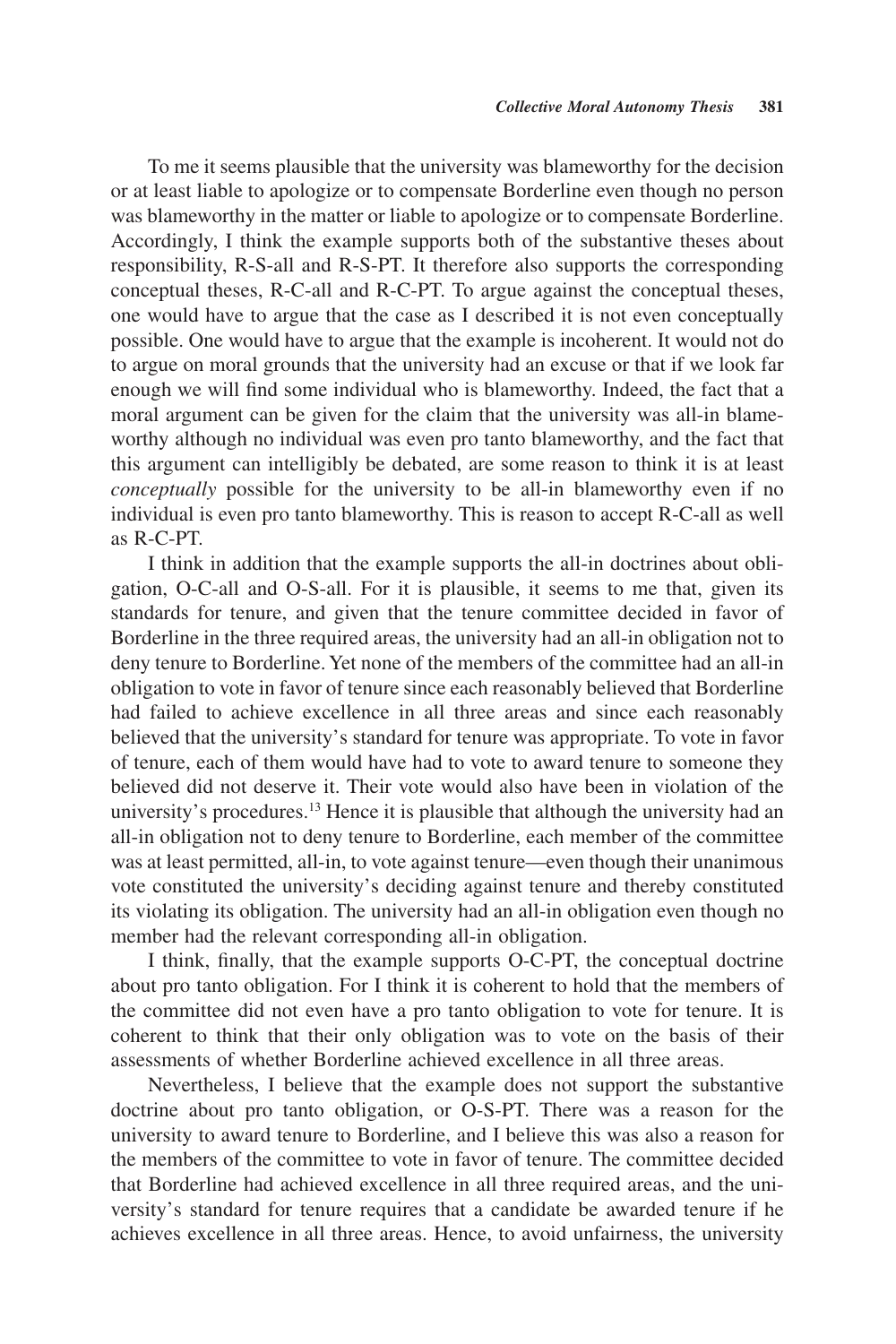had an obligation to award tenure to Borderline and this was also a reason for the members of the committee to vote for tenure. They therefore had a pro tanto obligation to vote for tenure. Despite this, of course, it seems to me that each of them was at least permitted, all things considered, to vote on the basis of her own assessments of Borderline's accomplishments. To vote in favor of Borderline, each of them would have had to vote to award tenure to someone whom she thinks does not deserve it. So although it seems to me that the members were permitted all things considered to vote against tenure, it also seems to me that they had a pro tanto duty to vote for tenure. I therefore do not think that the example supports O-S-PT.

One might object that if the members had a pro tanto obligation to vote in favor of tenure, then they were at least pro tanto blameworthy for not doing so. But as I said, it seems to me that the members of the committee need no excuse or justification for what they did. There is no moral charge that they need to answer since they voted in a principled way and in accord with their duties under the university's policies. So I do not believe that they were pro tanto blameworthy. This suggests that their pro tanto duty to vote in favor of tenure was exceptionally weak, since acting contrary to it does not even create a pro tanto blameworthiness. Their pro tanto duty was based in considerations of fairness, given the committee's prior votes and given the university's standard for tenure, but, given their beliefs, each of the members voted in a way that was fair to Borderline and each voted in a principled way. So it seems plausible that although they had a pro tanto duty to vote for tenure, they were not even pro tanto blameworthy for not doing so.

To summarize, it seems to me that the tenure example supports all of the CMA sub-theses except the substantive doctrine about pro tanto obligation, or O-S-PT.

# **4. Objections**

In this section, I consider four general objections to the CMA thesis. I should mention that there is a tendency for people to bring forward question-begging objections. For example, someone might argue that if no member of the government was blameworthy for releasing the prisoner in the first kidnapping example, the government as such must not have been blameworthy. Objections of these kinds are unhelpful, and I will set them aside.

There are sophisticated theories that entail the negation of at least some of the CMA sub-theses. For example, Raimo Tuomela's theory seems to entail the falsity of at least the pro tanto sub-theses about responsibility, R-C-PT and R-S-PT.<sup>14</sup> But I think my examples are intuitively plausible. If they provide intuitive support for a given CMA sub-thesis, they give us intuitive reason to doubt or to modify theories that imply that this sub-thesis is false.

The first objection I want to discuss begins with the contention that collectives are not capable of intentional action. It argues on this basis that collectives are not moral agents capable of having obligations or of being blameworthy. I am unable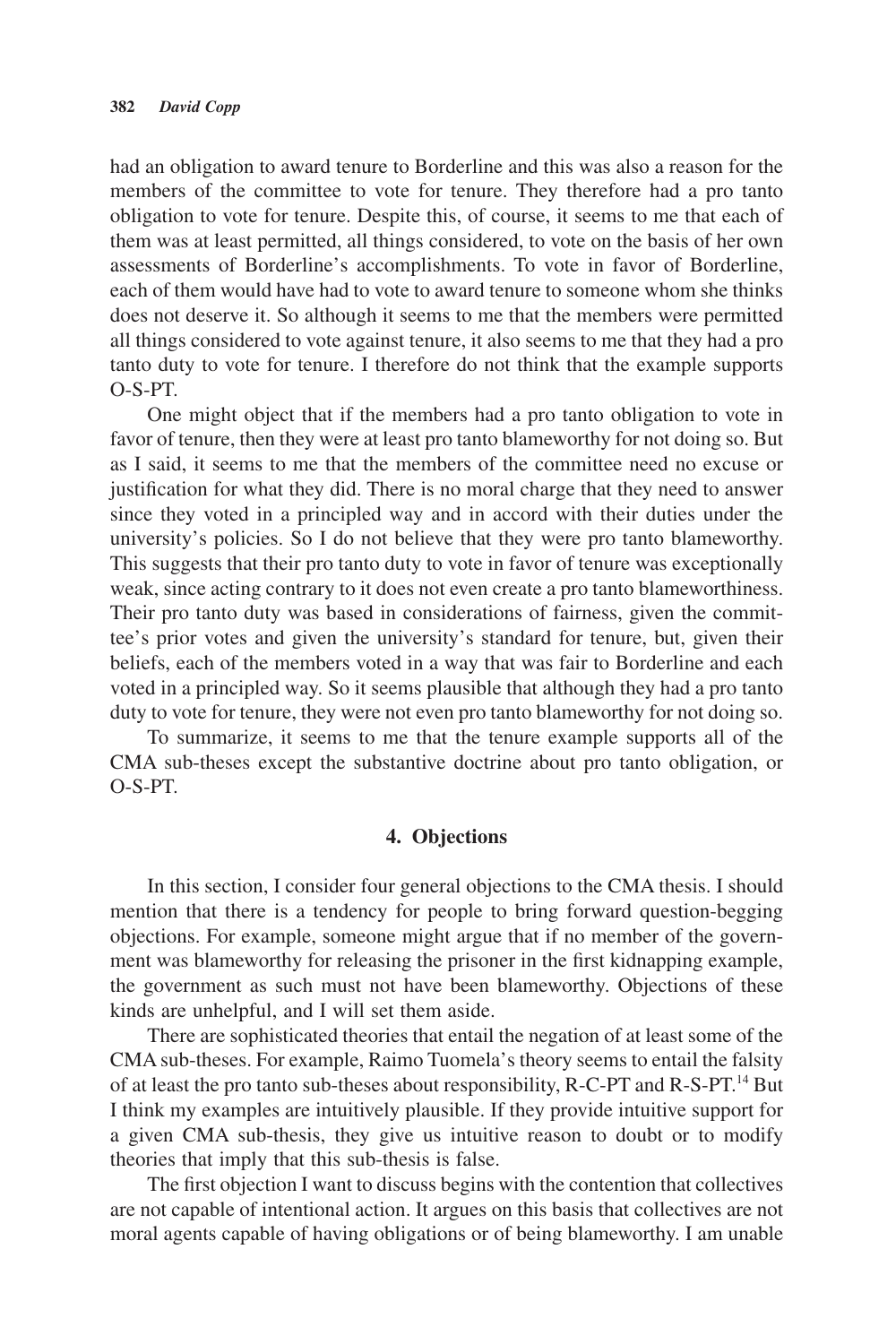to address this worry in detail here.<sup>15</sup> First, however, as I said before, I agree that collectives are not "independent agents." It might even be the case that any sentence that (putatively) ascribes agency to a collective is logically equivalent to some (perhaps very complex) sentence that ascribes agency only to individual persons.16 But it does not follow from this claim that collectives are not agents. On the contrary, the claim tells us under what circumstances a sentence that ascribes agency to a collective is true. It tells us under what circumstances the actions of individual persons constitute an action of a collective. Second, the thesis that no collective is a moral agent has implausible implications. It implies that no state has ever wrongly bombed a city and that no state has ever deserved blame for imprisoning an innocent person. These claims are implausible, and this is an objection to theories that imply that collectives are not moral agents. Nevertheless, my arguments can be viewed as conditional. If collectives can have moral obligations or be blameworthy, then, I am arguing, the CMA thesis is true.

The second objection turns on a distinction between the moral situation of a person in her own right, so to speak, and the moral situation she might be in *qua* occupant of a role in a collective. The idea is that a person with such a role might have duties, or she might be blameworthy for something, *qua* the occupant of that role. For example, one might distinguish the duties of the person who happens to be PM from the duties that this person has qua PM. One might hold that although the fact that she acted in self-defense would excuse the woman, it would not excuse her qua PM. Following this approach, one might argue that it is not possible for an institutional collective, such as those in my examples, to have a duty or to be blameworthy unless some member has a corresponding duty or blameworthiness qua occupant of some role.<sup>17</sup>

A role in an institution typically does bring with it certain institutional duties or role-responsibilities, and these might include a duty not to take into account personal considerations in discharging these responsibilities. Moreover, if an institution is morally sound, and if a person has voluntarily taken on a role in the institution, the person would have moral reasons to discharge her role responsibilities. The collectives in my examples seem to be morally sound. I therefore concede, for example, that the role responsibilities of the PM give her a moral reason not to release the prisoner and that they might also give her a moral reason not to take into account the risk to herself or her daughter. Nevertheless, once the role responsibilities of the people in my examples are taken into account, the question arises as to what these people themselves ought *all-in* to do. And the question arises as to whether they deserve blame or any other negative response for their actions once *all* excuses and justifications are taken into account, and not merely excuses that are institutionally sanctioned. The fact that the role of PM does not allow a PM to show favoritism toward her family does not entail that it is *all-in* morally wrong for the PM to release a prisoner in order to save her daughter. At most it means that there is a moral reason for the PM not to do this, which leaves it open that the PM might have a stronger moral reason to save her daughter. In general, I agree that a person's role responsibilities in morally sound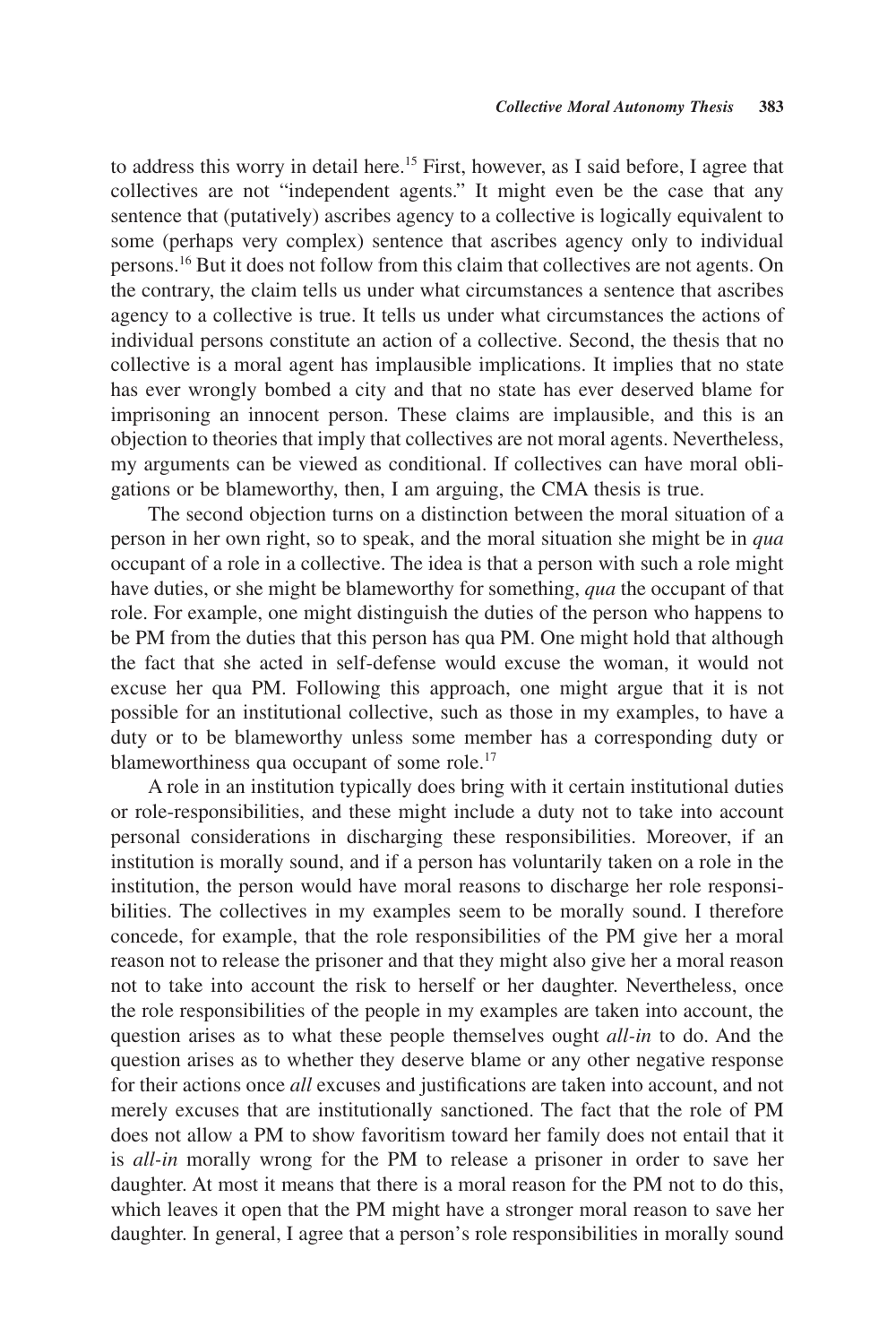institutions give her pro tanto moral duties. My examples show that these pro tanto duties can be overridden.

The CMA theses are claims about the possibility of a collective's having a duty or being blameworthy when no member has a duty or is blameworthy. It is no objection to argue that a collective cannot have a duty or be blameworthy unless some member has a duty or is blameworthy "qua member" if this is compatible with no member's having an all-in duty or being all-in or even pro tanto blameworthy "in her own right."

The third objection turns on theoretical considerations about the actionguiding nature of morality combined with the thesis that collectives are not independent agents. Since collectives are not independent agents, no collective can fulfill a duty unless relevant persons perform actions that constitute its doing so. Given this, and given that the point of a moral requirement is to guide action, one might think that it would be incoherent to suppose that a collective has a moral obligation unless the relevant persons in the collective have an obligation to act in ways that would constitute the collective's fulfilling its duty.<sup>18</sup> Similarly, one point at least of blaming agents is to give them reason to do their moral duty. Given this, and given that no collective is an independent agent, one might think it would be incoherent to suppose that a collective is blameworthy for something unless at least some member is blameworthy. For it is only by giving reasons to individual persons that morality can guide collectives to fulfill their duties and thereby avoid blameworthiness.

A putative reason for a collective to do something that did not provide a reason for members to bring it about that the collective acts appropriately would have no bearing on the individual actions that would constitute the collective's action—given, again, that collectives are not independent agents. Members would have no moral reason to bring it about that the collective does what it has moral reason to do unless, by good fortune, they happened to find their own personal reasons so to act. This is a problematic picture. It suggests that if a collective could have a moral obligation without any members' having relevant corresponding obligations, then the moral obligations of collectives are not action-guiding. For in this case, since collectives are not independent agents, the moral obligation of a collective might not provide reasons to the agents whose actions could bring it about that the collective fulfills its obligation.

It is important to remember, however, that I have argued against the substantive version of the pro tanto thesis about obligation, or O-S-PT. That is, I have argued for the *pro tanto duty thesis*: when a collective has a moral obligation, relevant members have a pro tanto moral obligation to act in ways that would bring it about that the collective meets its obligation. It is in virtue of this that the moral obligation of a collective is able to guide the actions of its members by providing moral reasons to them to perform actions that would bring it about that the collective fulfills its obligation. To be sure, if I am correct, a collective can have an all-in obligation without any member's having a relevant corresponding *all-in* obligation. Yet it is enough if, as I argue, some members must have relevant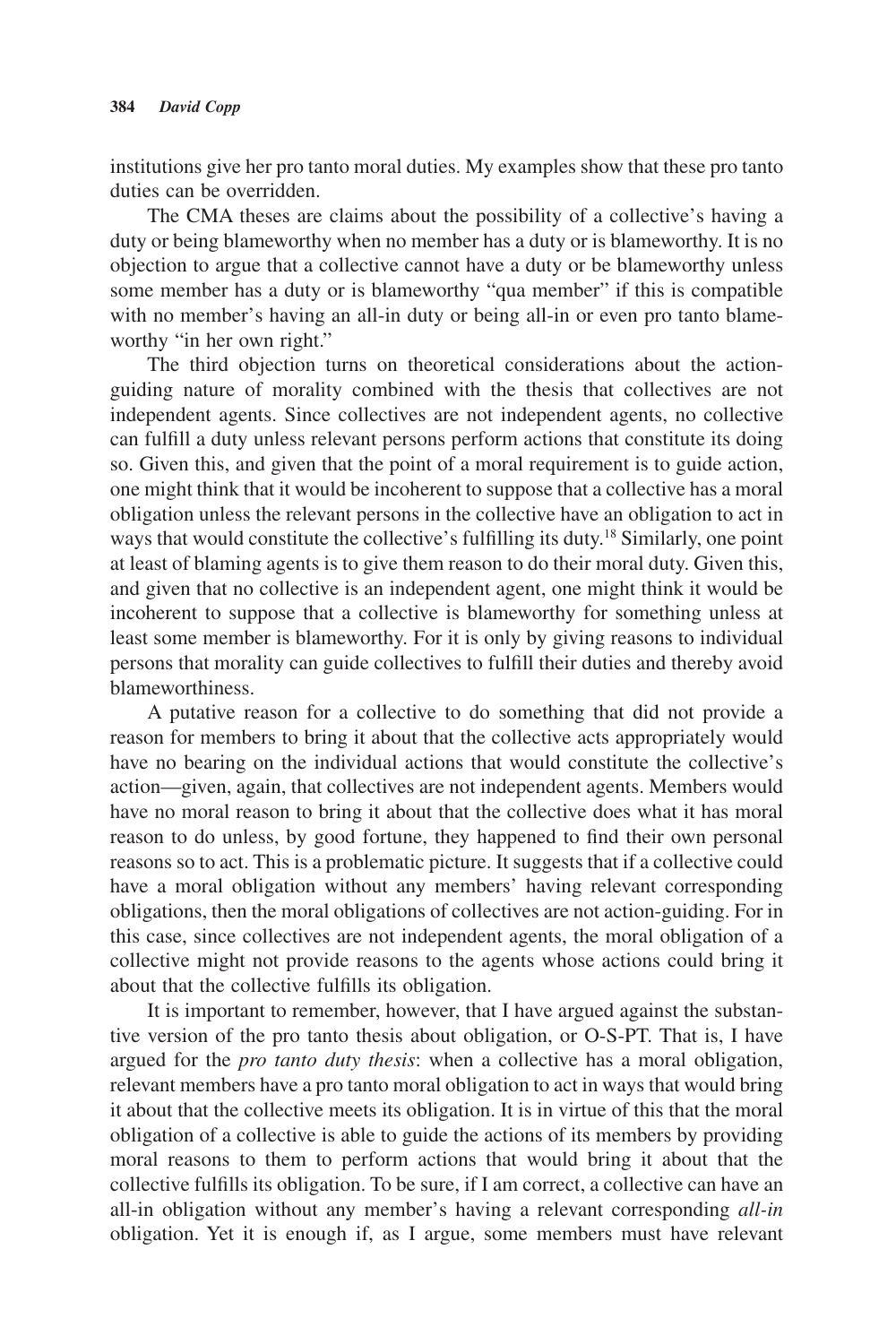corresponding pro tanto obligations, for this means that they must have moral reasons to act accordingly. As I have explained, to have a pro tanto obligation to do something is *inter alia* to have a moral reason to do it.

One might think that the pro tanto duty thesis is a conceptual truth rather than merely a substantive normative truth. For one might think it is a conceptual truth that moral obligations are action-guiding. I am not convinced of this. I am confident that any plausible morality would be consistent with the pro tanto duty thesis. But a skeptic might deny that moral obligations are action-guiding in the sense at issue here, and I doubt that this skeptical view is conceptually false. Of course I would be delighted if someone can show that it is conceptually false. I would be delighted if the pro tanto duty thesis is a conceptual truth.

The fourth objection holds that the CMA thesis is implausibly paradoxical. First, a collective is (roughly speaking) "constituted" by its members. Because of this, it might seem that it would be paradoxical if a collective could be blameworthy without some member's being blameworthy. But to be blameworthy is simply to be deserving of blame. It is to deserve, as it were, a negative mark in one's moral record.<sup>19</sup> Since a collective is distinct from any member, there should be no difficulty understanding the distinction between the moral record of a collective and that of a member and between directing blame to a collective and directing it to a member. Similarly, one can add Clearwater beach to the list of things that deserve admiration without adding any grain of sand from the beach to that list.

Second, it might seem that it would be paradoxical to suppose that a collective could have an all-in obligation without some member's having a relevantly related all-in obligation. For, given that a collective is not an independent agent, the collective could not fulfill its obligation unless some persons acted in a relevant way. But there can be cases in which an *individual person* has an all-in obligation that she is unable to fulfill unless some other person does something that he is not all-in obligated to do. Suppose that Barbara has an obligation to return a library book and suppose that Allan promises Barbara to do this for her. Suppose, however, that Allan is prevented from keeping his promise because of an unexpected conflicting duty of greater importance, such as a duty to rescue a person who is drowning in the canal in front of the library. Given that Allan has the book in his pocket and that it will be destroyed if he jumps into the canal, it might be impossible for Barbara to fulfill her duty to return the book if Allan fulfills his duty to rescue the person. One all-in obligation or the other will not be fulfilled. The result may be that Barbara is liable to compensate the library even though Allan is not and even though Barbara could not have fulfilled her duty to the library once Allan had ruined the book. This is an unfortunate situation, but not an impossible one.

# **5. Conclusion**

One might initially find it mysterious that a collective could have an agential moral property in a case in which no member has that property. However, my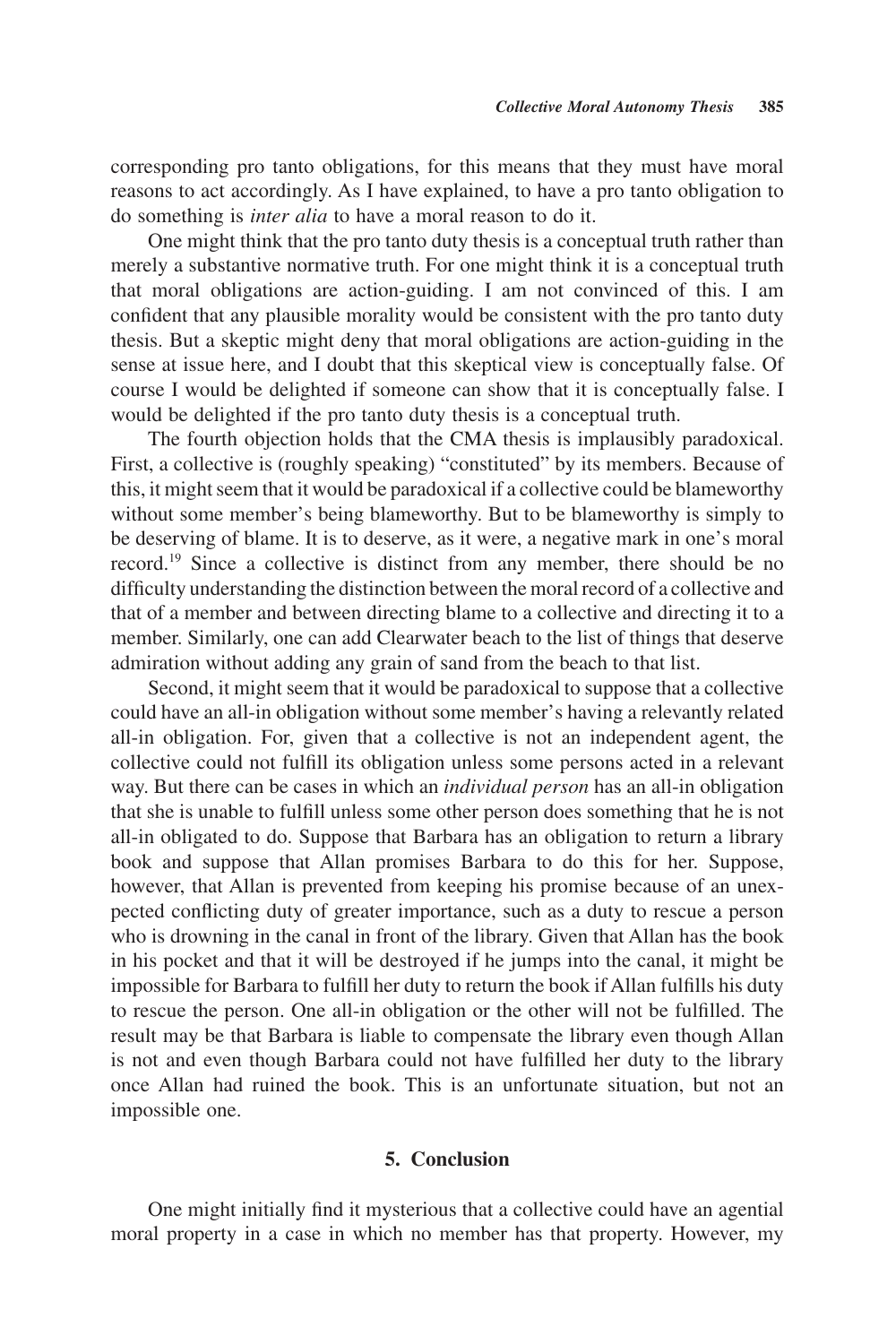examples show how such cases can arise as a result of moral complexity. Individual persons who are members of a collective can be in more complex moral situations than the collective, because their personal situations can give them duties that are not incumbent on the collective, or excuses that are not available to it. As a result, any pro tanto duty they have to contribute to the collective's fulfilling an all-in obligation may be overridden, or they may not be blameworthy even if the collective is. Once this is understood, I believe the CMA thesis will not seem mysterious.

It seems to me that my arguments make a strong case for three of the four conceptual CMA sub-theses, namely, O-C-all, R-C-all, and R-C-PT, and I think that the remaining conceptual thesis, O-C-PT, is also plausible. I think that my arguments also make a strong case for three of the four substantive sub-theses, namely, O-S-all, R-S-all, and R-S-PT. These theses are more controversial than their conceptual twins because the case for them rests on moral judgments about the examples I presented, and because there is room for reasonable disagreement about these judgments. For this reason, it is important to think of the examples as revisable. In order to reject the substantive sub-theses, one must be prepared to argue that *no* example can be constructed in which it is morally plausible that a collective entity has an agential moral property although no member has a relevantly corresponding agential moral property.

Of course I grant that it is generally the case that if a collective is blameworthy for something then some member or members are blameworthy. Moreover, I have argued for the pro tanto duty thesis, that if a collective has a duty then at least some members have a corresponding pro tanto duty. It is therefore sensible to have a rule of thumb that when a collective bears moral responsibility for something, some member or members bear moral responsibility in the matter. Where a collective is blameworthy, it is sensible to look for members who had a duty they failed to fulfill. The point of my argument is not to absolve executives and government officials of liability in cases in which corporations or governments or states act badly. The argument concerns what is possible, both morally and conceptually, not what is likely or plausible in the everyday world. The import of my argument for the real world is that we should avoid automatically drawing conclusions about the moral status of the members of a collective from our assessment of the moral status of the collective. To reach reliable conclusions about such matters, we need to consider in detail the moral situation faced by each of these individuals.

*Versions of this paper were presented in August 2006 to the Conference on Collective Intentionality, at the University of Helsinki, and in April 2007 to the workshop on Collective Responsibility and Group Rights, at the University of Groningen. I am grateful for the comments of those in the audiences on these occasions and, especially, for detailed commentaries by Kirk Ludwig and Seumas Miller. I first presented some of the arguments in this paper, and the examples involving the Prime Minister, long ago in chapter 4 of my doctoral dissertation,*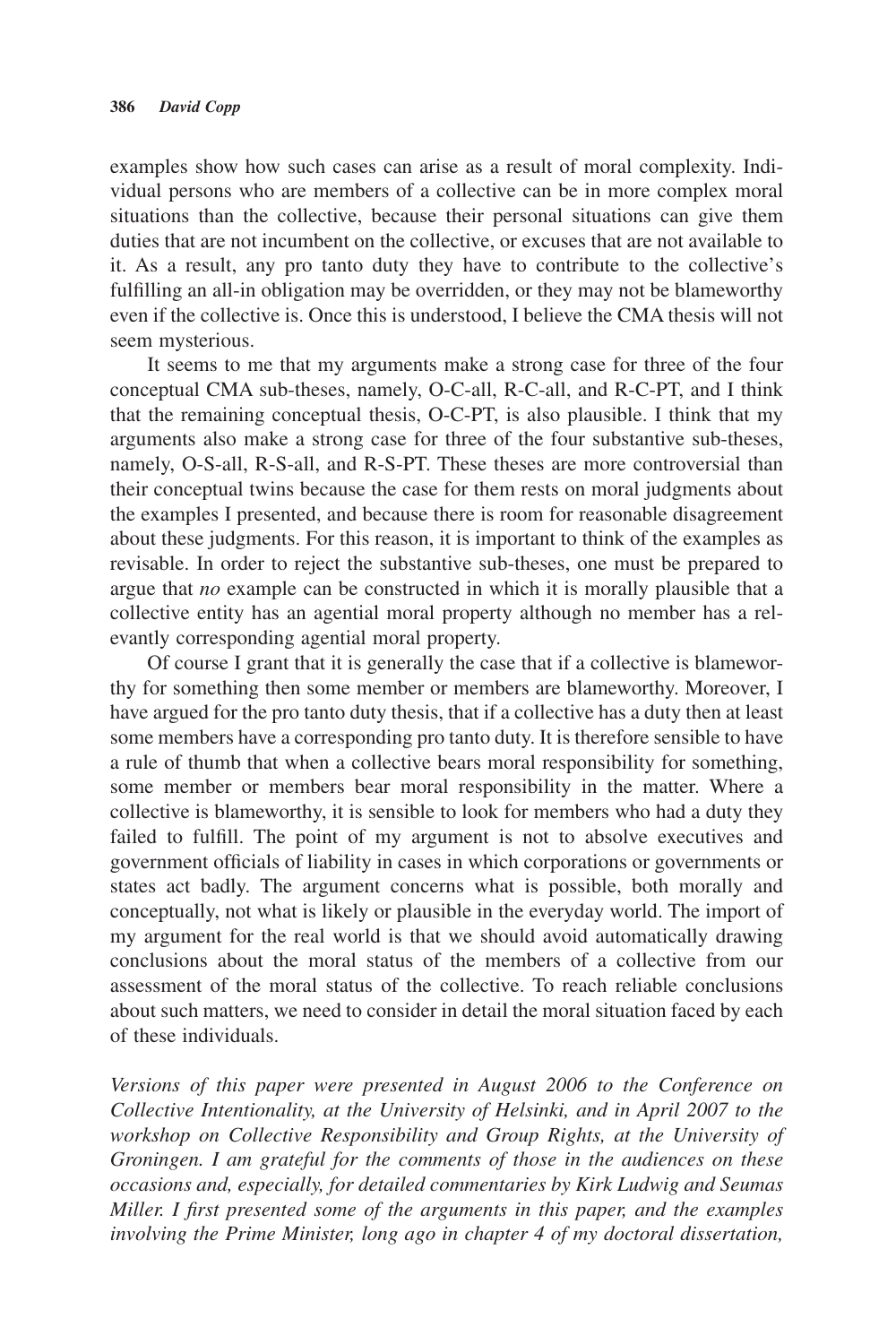Individuals, Collectives and Moral Agency *(Cornell University, 1976); the other examples first appeared in my paper, "On the Agency of Certain Collective Entities: An Argument from 'Normative Autonomy'." I presented this paper in October 2005 to the Kline Conference on Collective Rationality, at the University of Missouri. I would like to thank the participants in that conference, especially Robert Johnson, for their helpful comments and suggestions. Many years ago, David Lyons advised me in the writing of my dissertation, and I owe him special thanks for his judicious comments.*

### **Notes**

- 1See David Copp, "What Collectives Are: Agency, Individualism and Legal Theory," *Dialogue* 23, no. 2 (1984): 249–69.
- 2See David Copp, "Collective Actions and Secondary Actions," *American Philosophical Quarterly* 16 (1979): 177–86. There can be cases of "automated actions" such as cases in which a country's "doomsday machine" is programmed to launch missiles automatically against enemy cities when an attack is detected. Even in such cases, however, I would argue that a country acts only in virtue of the actions of some persons. I owe this example to Dan Hausman, in personal conversation.
- <sup>3</sup>An agent is sometimes said to be "morally responsible" for having done something where what is meant is that the agent *performed* the action and had the kind of *control* over it that is a necessary condition of being deserving of a positive or negative moral response for having done it. Call "responsibility" in this sense "agency responsibility." The thesis that collectives are not independent agents seems to entail that if a collective has agency responsibility for some action then some persons have agency responsibility for having done whatever they did that constituted the collective's so acting. The CMA thesis is compatible with this claim.
- 4See Shelly Kagan, *Normative Ethics* (Boulder, CO: Westview Press, 1998), 180–81.
- 5There are other uses of the expression "morally responsible." For example, a person can be said to be "morally responsible" for doing something where what is meant is that the person has a duty with respect to that thing. This sense of "morally responsible" is relevant to thesis O rather than R. Below I mention the idea of "role responsibility." In note 3 above, I mention "agency responsibility." For useful discussion, see Joel Feinberg, *Doing and Deserving* (Princeton, NJ: Princeton University Press, 1970).
- <sup>6</sup>That is, I stipulate, a proposition p is "conceptually possible" just in case it is not the case that not-p is a conceptual truth. I discuss the notion of conceptual truth in chap. 4 of my *Morality in a Natural World: Selected Essays in Metaethics* (New York: Cambridge University Press, 2007).
- <sup>7</sup> In some cases, self-defense justifies acting in a way that would otherwise be wrong. I am assuming that, in this case, because of what is at stake, the fact that she would be acting in self-defense would not justify the PM in signing the order, but it would instead be an excuse. Nothing in my argument turns on whether self-defense is a justification rather than an excuse.
- 8This point was made by Robert Sugden at the Kline Conference.
- 9Christian List, "The Discursive Dilemma and Public Reason," *Ethics* 116 (2006): 362–402, at 367. See also Philip Pettit, "Groups with Minds of Their Own," in *Socializing Metaphysics: The Nature of Social Reality*, ed. Frederick Schmidtt (Lanham, MD: Rowman and Littlefield, 2003), 167–93. Also, Philip Pettit, "Responsibility Incorporated," *Ethics* 117 (2007): 171–201.
- <sup>10</sup>Robert Sugden made this suggestion at the Kline Conference.
- <sup>11</sup>This objection was suggested by Kirk Ludwig in his commentary at the Helsinki Conference. Seumas Miller offered a similar objection in "Collective Moral Responsibility: An Individualist Account," *Midwest Studies in Philosophy* 30 (2006): 176–93, note 24.
- 12See Kenneth Arrow, *Social Choice and Individual Values*, 2nd ed. (New York: John Wiley and Sons, 1963). See also the literature on the discursive dilemma cited above in note 9.